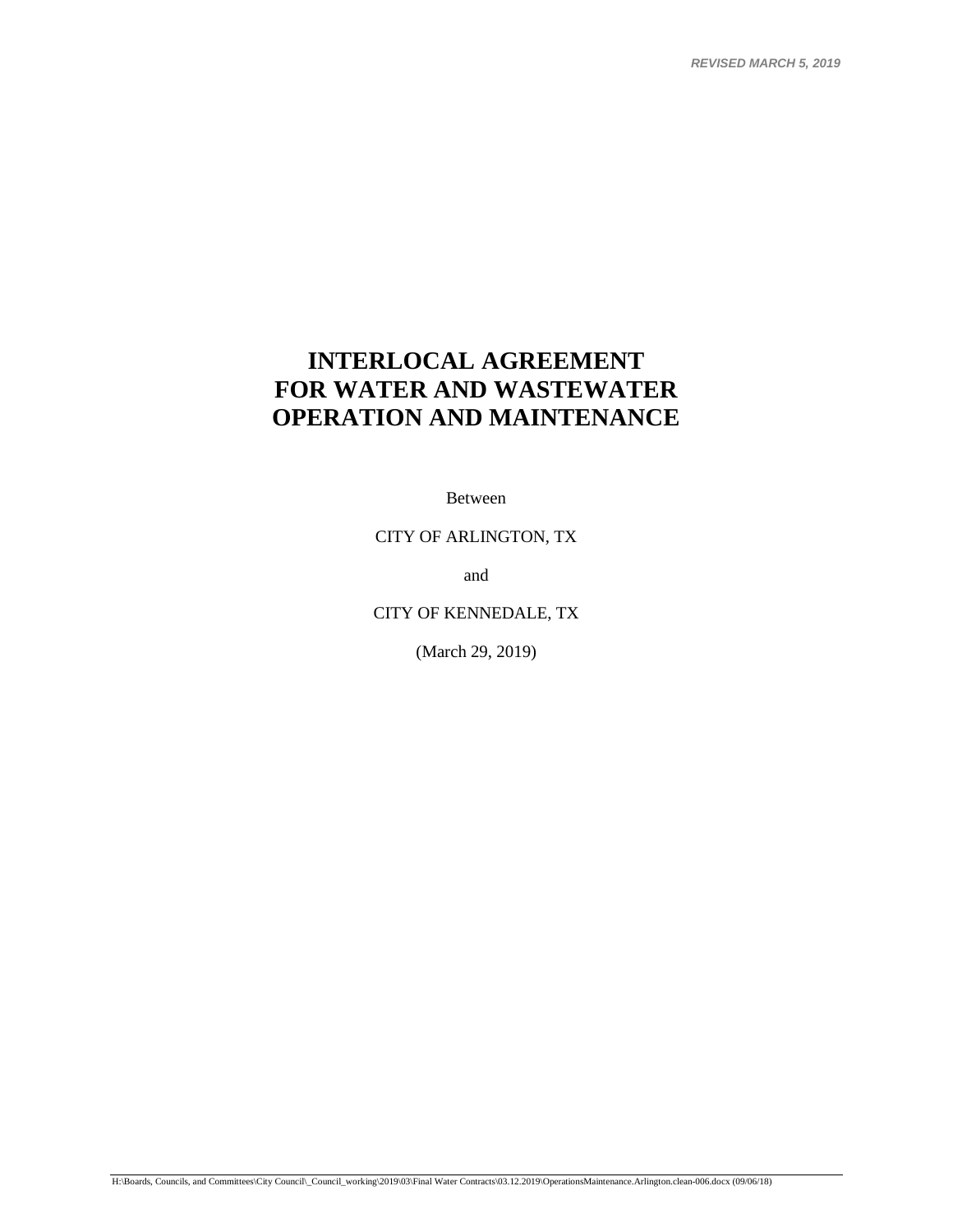# **TABLE OF CONTENTS**

| <b>Article 1</b> | <b>DEFINITIONS</b>                                       | 1  |
|------------------|----------------------------------------------------------|----|
| <b>Article 2</b> | <b>PURPOSE</b>                                           | 6  |
| <b>Article 3</b> | REPRESENTATIONS AND WARRANTIES OF THE PARTIES            | 6  |
| Section 3.1      |                                                          |    |
| Section 3.2      |                                                          |    |
| Section 3.3      |                                                          |    |
| <b>Article 4</b> | <b>SCOPE OF SERVICES AND OPERATOR'S RESPONSIBILITIES</b> | 8  |
| Section 4.1      |                                                          |    |
| Section 4.2      |                                                          |    |
| Section 4.3      |                                                          |    |
| Section 4.4      |                                                          |    |
| Section 4.5      |                                                          |    |
| Section 4.6      |                                                          |    |
| Section 4.7      |                                                          |    |
| Section 4.8      |                                                          |    |
| Section 4.9      |                                                          |    |
| Section 4.10     |                                                          |    |
| Section 4.11     |                                                          |    |
| Section 4.12     |                                                          |    |
| Section 4.13     |                                                          |    |
| Section 4.14     |                                                          |    |
| Section 4.15     |                                                          |    |
| Section 4.16     |                                                          |    |
| Section 4.17     |                                                          |    |
| <b>Article 5</b> | <b>MUNICIPALITY'S RESPONSIBILITIES</b>                   | 14 |
| Section 5.1      |                                                          |    |
| Section 5.2      |                                                          |    |
| Section 5.3      |                                                          |    |
| Section 5.4      |                                                          |    |
| Section 5.5      |                                                          |    |
| Section 5.6      |                                                          |    |
| Section 5.7      |                                                          |    |
| Section 5.8      |                                                          |    |
| Section 5.9      |                                                          |    |
| Section 5.10     |                                                          |    |
| Section 5.11     |                                                          |    |
| Article 6        | <b>COMPENSATION</b>                                      | 17 |
| Section 6.1      |                                                          |    |
| Section 6.2      |                                                          |    |
| Section 6.3      |                                                          |    |
| Section 6.4      |                                                          |    |
| Section 6.5      |                                                          |    |
| Section 6.6      |                                                          |    |
|                  |                                                          |    |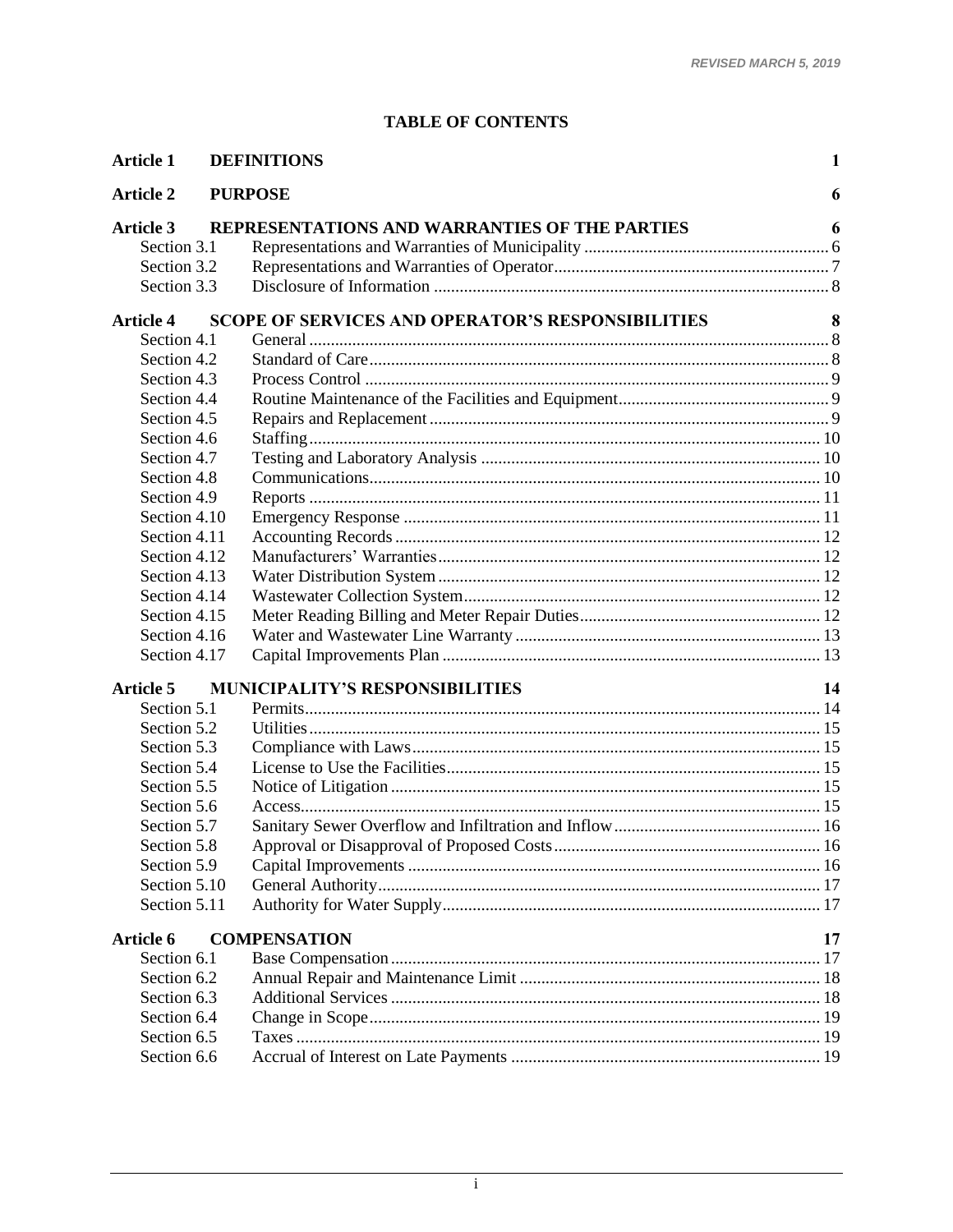| <b>Article 7</b> | <b>TERM AND TERMINATION</b> | 20 |
|------------------|-----------------------------|----|
| Section 7.1      |                             |    |
| Section 7.2      |                             |    |
| <b>Article 8</b> | <b>RISK MANAGEMENT</b>      | 20 |
| Section 8.1      |                             |    |
| Section 8.2      |                             |    |
| <b>Article 9</b> | <b>DISPUTE RESOLUTION</b>   | 21 |
| Section 9.1      |                             |    |
| Section 9.2      |                             |    |
| Section 9.3      |                             |    |
| Article 10       | <b>MISCELLANEOUS</b>        | 22 |
| Section 10.1     |                             |    |
| Section 10.2     |                             |    |
| Section 10.3     |                             |    |
| Section 10.4     |                             |    |
| Section 10.5     |                             |    |
| Section 10.6     |                             |    |
| Section 10.7     |                             |    |
| Section 10.8     |                             |    |
| Section 10.9     |                             |    |
| Section 10.10    |                             |    |
| Section 10.11    |                             |    |
| Section 10.12    |                             |    |
| Section 10.13    |                             |    |

# **EXHIBITS**

- Examples of Non Routine Maintenance or Repair Cost Escalators Exhibit A
- Exhibit B Description of Facilities
- Exhibit C Municipality's Environmental Permits
- Meter Reading and Billing Cost Calculation Exhibit D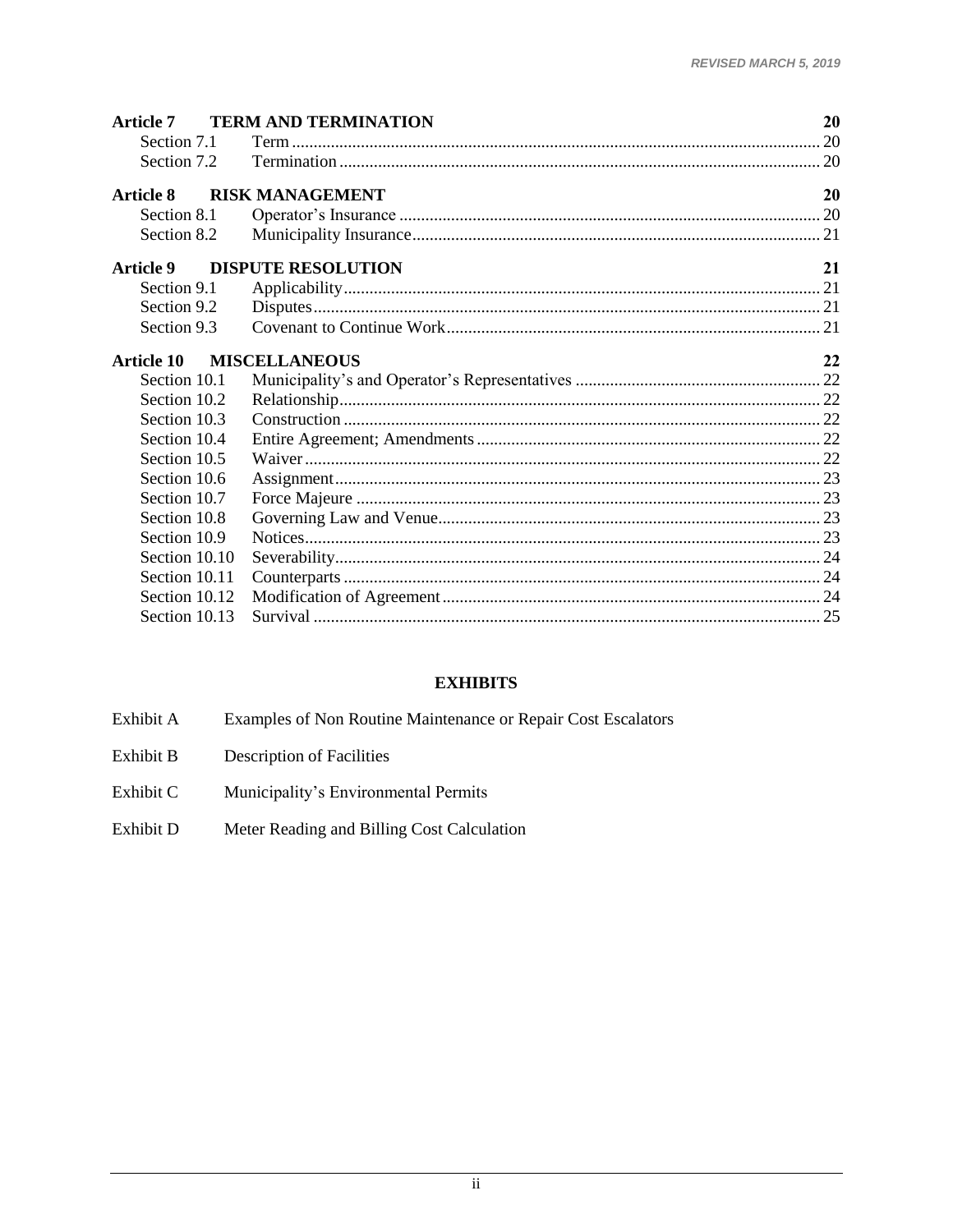# **INTERLOCAL AGREEMENT FOR WATER AND WASTEWATER OPERATION AND MAINTENANCE**

THIS INTERLOCAL AGREEMENT FOR WATER AND WASTEWATER OPERATION AND MAINTENANCE (hereinafter, this "Agreement") is made and entered into as of March 29, 2019, by and between the City of Kennedale, a municipal corporation organized under the laws of the State of Texas (hereinafter "Municipality"), and the City of Arlington, a municipal corporation organized under the laws of the State of Texas (hereinafter "Operator"). Municipality and Operator are collectively referred to herein as "the Parties."

**WHEREAS**, Operator owns, operates and maintains water distribution facilities and sewer collection and treatment facilities; and

**WHEREAS**, Municipality owns, operates and maintains a water supply and distribution utility and a sewer collection utility that serves customers in the city limits of Municipality and adjacent areas in Tarrant County; and

**WHEREAS,** the Texas State Legislature has authorized the formulation of interlocal cooperation agreements between and among governmental entities pursuant to the Interlocal Cooperation Act, Chapter 791 of the Texas Government Code, as amended; and

**WHEREAS**, the Parties have determined that it would be advantageous for Operator to manage, operate, and maintain Municipality's water distribution facilities and sewer collection facilities; and

**WHEREAS**, the governing bodies of each Party find that the undertaking is necessary for the benefit of the public, is in the common interest of both Parties and that each Party has the legal authority to provide such service; and

**WHEREAS**, the covenants and promises set forth in this Agreement constitute adequate consideration to each Party; and

**WHEREAS**, the Parties, in paying for the performance of governmental functions or in performing such governmental functions pursuant to this Agreement shall make payments therefor only from current revenues legally available to such Party.

**NOW THEREFORE**, in consideration of the mutual covenants and agreements contained herein, Operator and Municipality, their successors and assigns, agree as follows:

# <span id="page-3-0"></span>**Article 1 DEFINITIONS**

*"Additional Services"* shall mean services performed by Operator that are outside of Operator's scope of Services as set forth in Article 4 of this Agreement.

*"Adjustment Date"* shall mean each and every anniversary of the Commencement Date.

*"Affiliate"* shall mean "related parties" to Operator and Municipality within the meaning of Section 144(a) (3) of the Internal Revenue Code.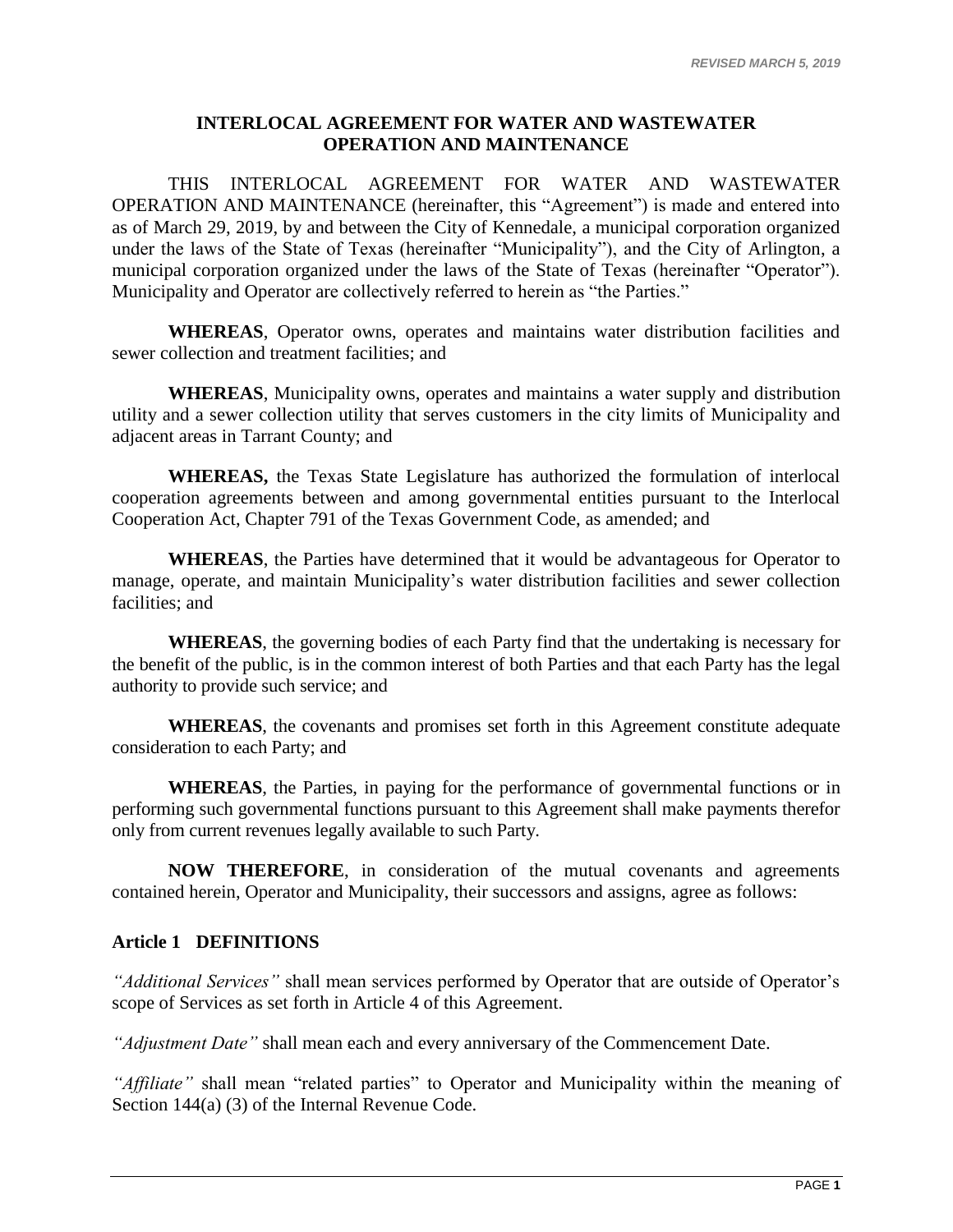*"Agreement"* is defined in the Preamble to this Agreement.

*"Agreement Year"* is defined as any consecutive twelve (12) month period during the term of this Agreement (including the renewal options) that begins on the Commencement Date and subsequently ends on each anniversary of that date.

*"Annual Maintenance Expenditures"* is defined as the total of all expenses incurred annually by Operator in connection with the discharge of its maintenance responsibilities as provided by [Section 4.4](#page-11-1) of this Agreement. The Annual Maintenance Expenditures shall specifically include, but shall not be limited to, all materials, supplies, parts, tools, outside subcontractors, specialized services, rental equipment and all of Operator's direct labor expenses and related benefits for those individuals assigned by Operator to the operations and maintenance of the Facilities and whose cost is included in the Base Compensation hereunder, but shall exclude the cost of Operator's personnel not typically used for the operation and maintenance of water and sewer facilities. As stated in [Section 4.5](#page-11-2) hereunder, any individual expenditure for the repair and/or replacement of Facilities' equipment or structure, other than a Capital Improvement, whose unit cost (as to any single event or function) exceeds ten thousand dollars (\$10,000.00) shall be subject to Municipality's prior approval. The cost of such approved expenditures shall be included in the Annual Maintenance Expenditures.

*"Annual Repair and Maintenance Limit"* is defined as the total of all non-routine repairs and maintenance costs (not included as Annual Maintenance Expenditures) to be performed by Operator in an amount up to a maximum of one hundred thousand dollars (\$100,000) for each of the first two years of this Agreement. By way of example, the items set forth in Exhibit A attached hereto are considered to be non-routine repair and maintenance costs that are subject to the Annual Repair and Maintenance Limit.

*"Applicable Law"* is defined as those laws, rules, regulations, codes, administrative and judicial orders, directives, guidelines, judgments, rulings, interpretations or similar requirements or actions of any federal, state, local government, agency or executive or administrative body of any of the foregoing, including CERCLA, SDWA and RCRA, in each case that pertain to the (a) Parties' respective responsibilities under this Agreement; (b) operation or maintenance of the Facilities; (c) health and welfare of individuals working at or visiting the Facilities; and (d) the collection, delivery, treatment and disposal of Municipality's raw and finished water, wastewater, and/or related wastes. This definition specifically includes the terms, conditions, requirements or schedules of any administrative or judicial settlement or enforcement related, in any way, to the Facilities, to the collection, delivery, pretreatment, or treatment of Municipality's raw and finished water and/or wastewater, and to each of Municipality's Environmental Permits issued for the Facilities.

*"Authorized Representative"* is defined in Section 10.1 of this Agreement.

*"Base Compensation"* is defined in [Section 6.1](#page-19-3) of this Agreement.

*"Baseline Power Rate(s)"* shall mean the electric rates established by Municipality's electric provider in effect as of the Commencement Date for the water distribution system and the sanitary sewer collection system. The Base Compensation may be adjusted to reflect changes to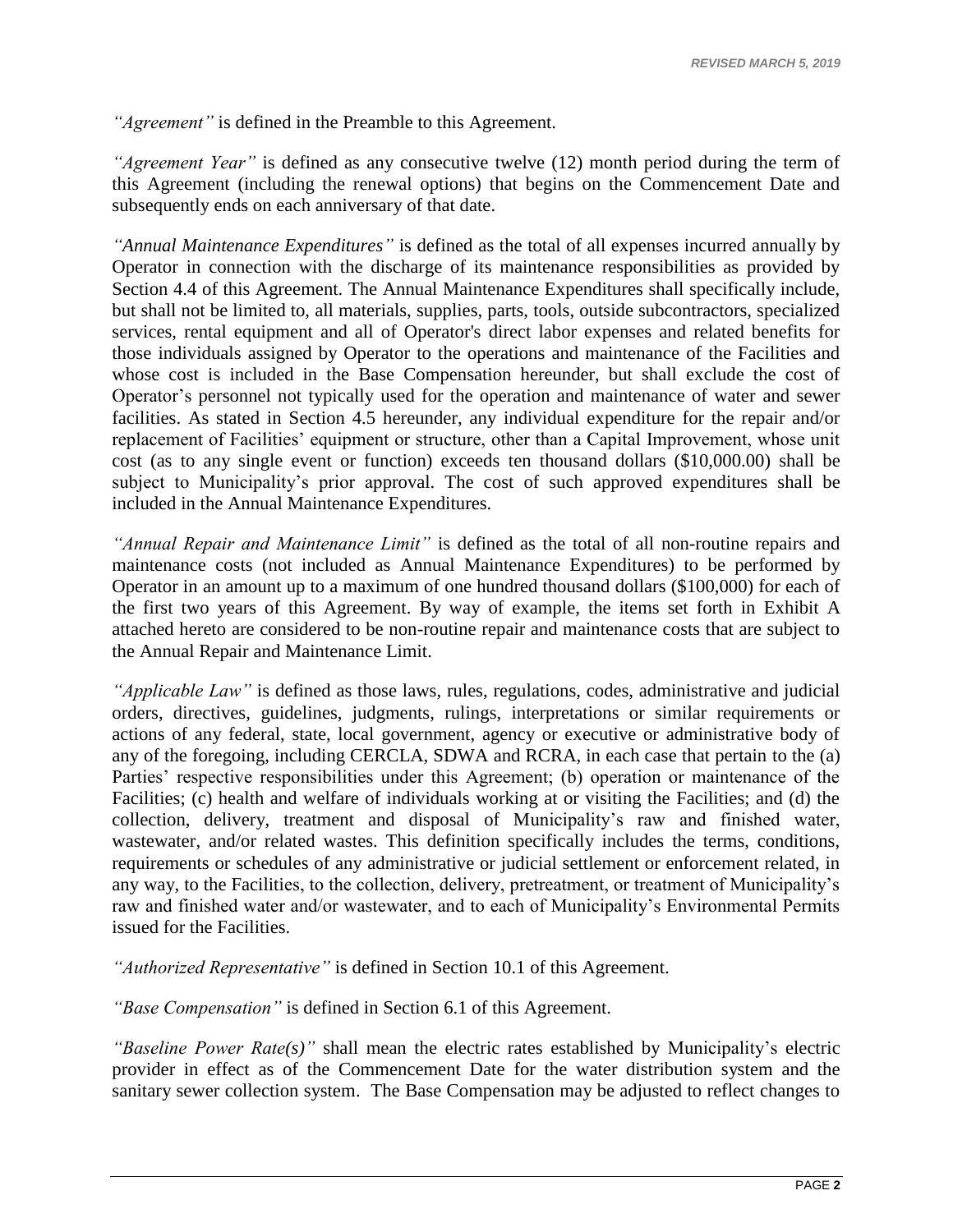the Baseline Power Rate(s) on each Adjustment Date or earlier if the Baseline Power Rates are increased by the electric provider during any Agreement Year. Operator shall provide the basis for such adjustment to Municipality for review and approval, which shall not be unreasonably withheld.

*"Capital Improvement(s)"* shall mean changes, modifications, additions, or upgrades to the Facilities constructed or implemented by Operator with Municipality's prior approval.

*"CERCLA"* is defined as the federal Comprehensive Environmental Response Compensation and Liability Act, as same may be amended from time to time, 42 USC §9601 et seq.

*"Change of Law"* is defined as the occurrence of any of the events listed in (i) through (iv) below, which results or can reasonably be expected to result in (a) the need to make a Capital Improvement at or to the Facilities in order for Operator to operate the Facilities in accordance with this Agreement and Applicable Law; or (b) an increase or decrease to the cost of managing, operating or maintaining the Facilities in accordance with this Agreement and Applicable Law; or (c) a material and adverse effect on the scope of Operator's liabilities or obligations under this Agreement:

- (i) there is passed or promulgated any federal, state, or other local law, statute, ordinance, rule or regulation different from those existing on the date this Agreement is executed; or
- (ii) there is passed or promulgated any amendment to, or change in, any federal, state, or other local law, statute, ordinance, rule or regulation (including any applicable sales tax regulation) following the date of this Agreement; or
- (iii) following the execution of this Agreement, there comes into existence an order or judgment of any federal, state, or local court, administrative agency or other governmental body containing interpretations of any Applicable Law relating to the operation or maintenance of the Facilities or the health and safety of Operator's employees that is inconsistent with generally accepted interpretations in effect on the date this Agreement is executed; or
- (iv) after the Commencement Date of this Agreement, any change occurs which affects the issuance or renewal, or causes a suspension, termination, interruption, revocation, denial or failure of renewal (for reasons other than Operator fault or failure by Operator to comply with the terms of this Agreement) of any official permit, license or necessary approval by the USEPA, the Occupational Safety and Health Administration or the State Environmental Agency.

*"Commencement Date"* shall mean the date designated by the parties hereunder for the commencement of their respective obligations. The parties agree that the Commencement Date shall be March 29, 2019.

*"Facilities"* or *"Municipality's Facilities"* is defined as the water distribution system and sanitary sewer collection system and all associated facilities owned by Municipality as described in Exhibit B to this Agreement.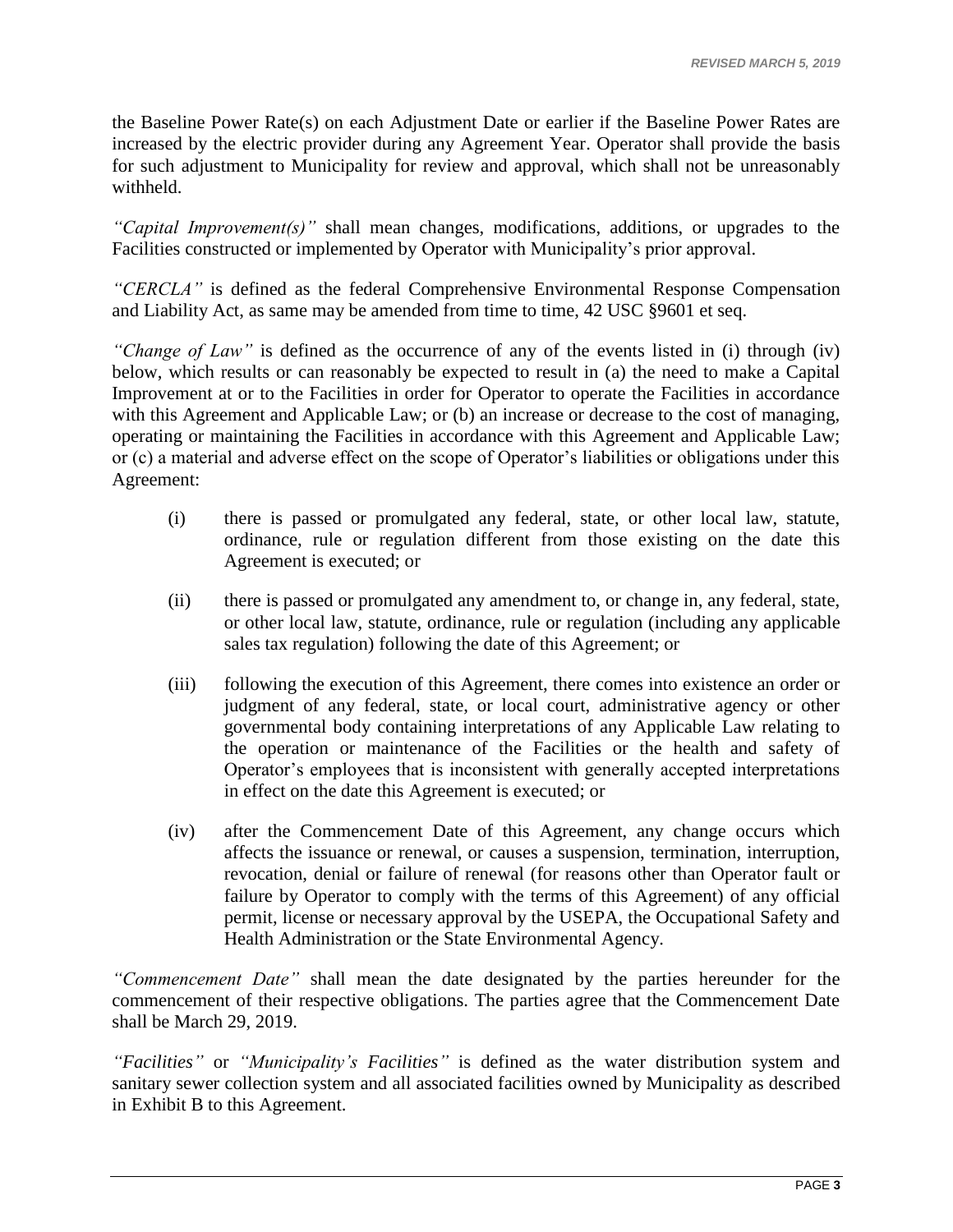*"Force Majeure"* is defined as any act, event, or condition to the extent that it adversely impacts the cost of performance of, or adversely affects the ability of, either Party to perform any obligation under this Agreement (except for payment obligations) if such act, event or condition, in light of any circumstances that should have been known or reasonably believed to have existed at the time, is beyond the reasonable control and is not a result of the willful or negligent act, error, omission or failure to exercise reasonable diligence on the part of the Party relying thereon; provided, however, that the contesting Party in good faith or failure in good faith to contest such action or inaction shall not be construed as a willful or negligent act, error, omission or lack of reasonable diligence of either Party.

- (a) Inclusions subject to the foregoing, such acts, events or conditions may include, but shall not be limited to, the following:
	- (i) an act of God, landslide, earthquake, fire, explosion, flood, hurricane, tornado, sabotage, or similar occurrence, acts of a public enemy, terrorism, extortion, war, blockade, insurrection, riot or civil disturbance;
	- (ii) the failure of any appropriate governmental agency or private utility to provide and maintain utilities;
	- (iii) any failure of title to the Facilities or any placement or enforcement of any lien, charge or encumbrance on the Facilities or on any improvements thereon that is not consented to in writing by, or arising out of any action or agreement entered into by, either Party to the Agreement;
	- (iv) the inability of Operator and its subcontractors, after exercising all reasonable effort, to gain and maintain access to all areas of the Facilities and/or adjoining the Facilities where Operator is required to provide services or perform any work hereunder;
	- (v) the preemption, confiscation, diversion, destruction, or other interference by, on behalf, or with authority of a governmental body in connection with a declared or asserted public emergency or any condemnation or other taking by eminent domain or similar action, in the possession of property, equipment or materials located at the Facilities, or in the performance of the Services to be performed by Operator hereunder;
	- (vi) strikes, work stoppages, or labor disputes affecting Operator and any subcontractor (excluding material suppliers) of Operator;
	- (vii) with respect to Operator, the presence at the Facilities of (i) subsurface structures, materials or conditions having historical, geological, archeological, religious or similar significance; (ii) any habitat of an endangered or protected species; or (iii) functioning subsurface structures used by utilities on, underneath, near or adjacent to the Facilities;
	- (viii) with respect to Operator, (i) the presence anywhere in, on or under the Facilities on the Commencement Date of underground storage tanks; (ii) the presence of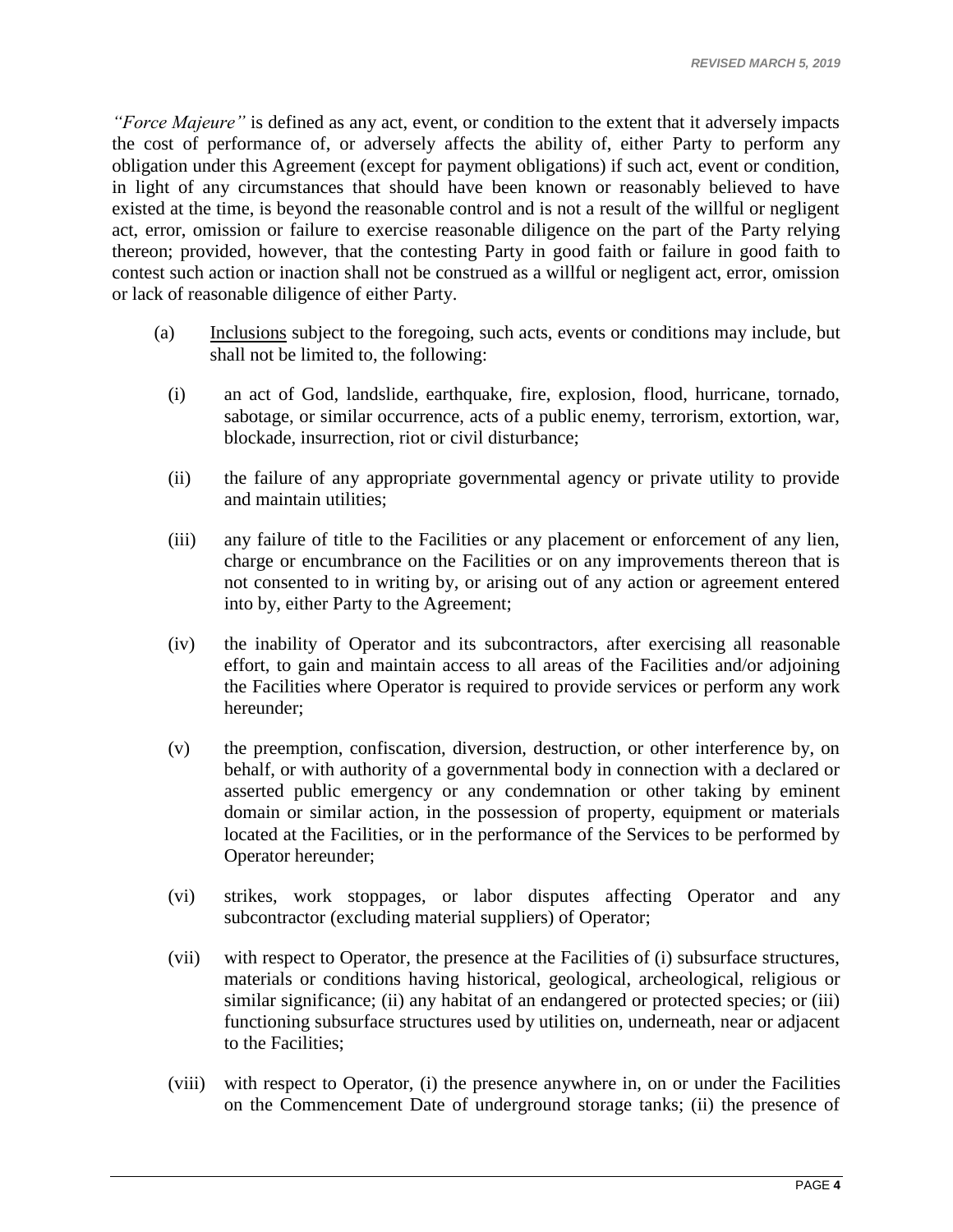hazardous materials or regulated substances in environmental media anywhere in, on or under the Facilities as of the Commencement Date; (iii) the off-site migration of pollutants and/or off-site contamination, including any migration of pollutants that is not caused by the negligence of Operator; or (iv) contamination of the Facilities from groundwater, soil or airborne hazardous materials or regulated substances migrating from sources outside the Facilities to the extent not caused by Operator's negligence;

- (ix) with respect to Operator, damage to the Facilities caused by third parties not related to or under the control of Operator including, but not limited to, other contractors and subcontractors for Municipality;
- (x) the failure of any subcontractor or supplier to furnish services, materials, chemicals or equipment on the dates agreed to, but only if such failure is the result of an event that would constitute Force Majeure if it affected Operator directly, and Operator is not able after exercising all reasonable efforts to timely obtain substitutes; and
- (xi) the breach of this Agreement by one of the Parties to the extent that it adversely impacts the non-breaching Party's cost of performance under this Agreement or adversely affects the ability of the non-breaching Party to perform any obligation under this Agreement,
- (b) Exclusions. None of the following acts, events or conditions shall constitute an event of Force Majeure:
	- (i) general economic conditions, interest or inflation rate fluctuations, commodity prices or changes in process, or currency or exchange rate fluctuations;
	- (ii) changes in the financial condition of Municipality, Operator, or any of their Affiliates or subcontractors;
	- (iii) union work rules which increase Operator's operating cost for the Facilities;
	- (iv) any impact of prevailing wage laws on Operator's costs, provided however that such requirements or demands may constitute a Change of Law entitling Operator to additional compensation;
	- (v) the consequence of Operator error, including any errors of Operator Affiliates or subcontractors; and/or
	- (vi) litigation against Municipality and/or Operator.

*"Municipality"* is defined in the Preamble to this Agreement.

*"Municipality's Environmental Permit(s)" or "Environmental Permit(s)"* shall refer to permits and licenses issued to Municipality and required for the supply of finished water from the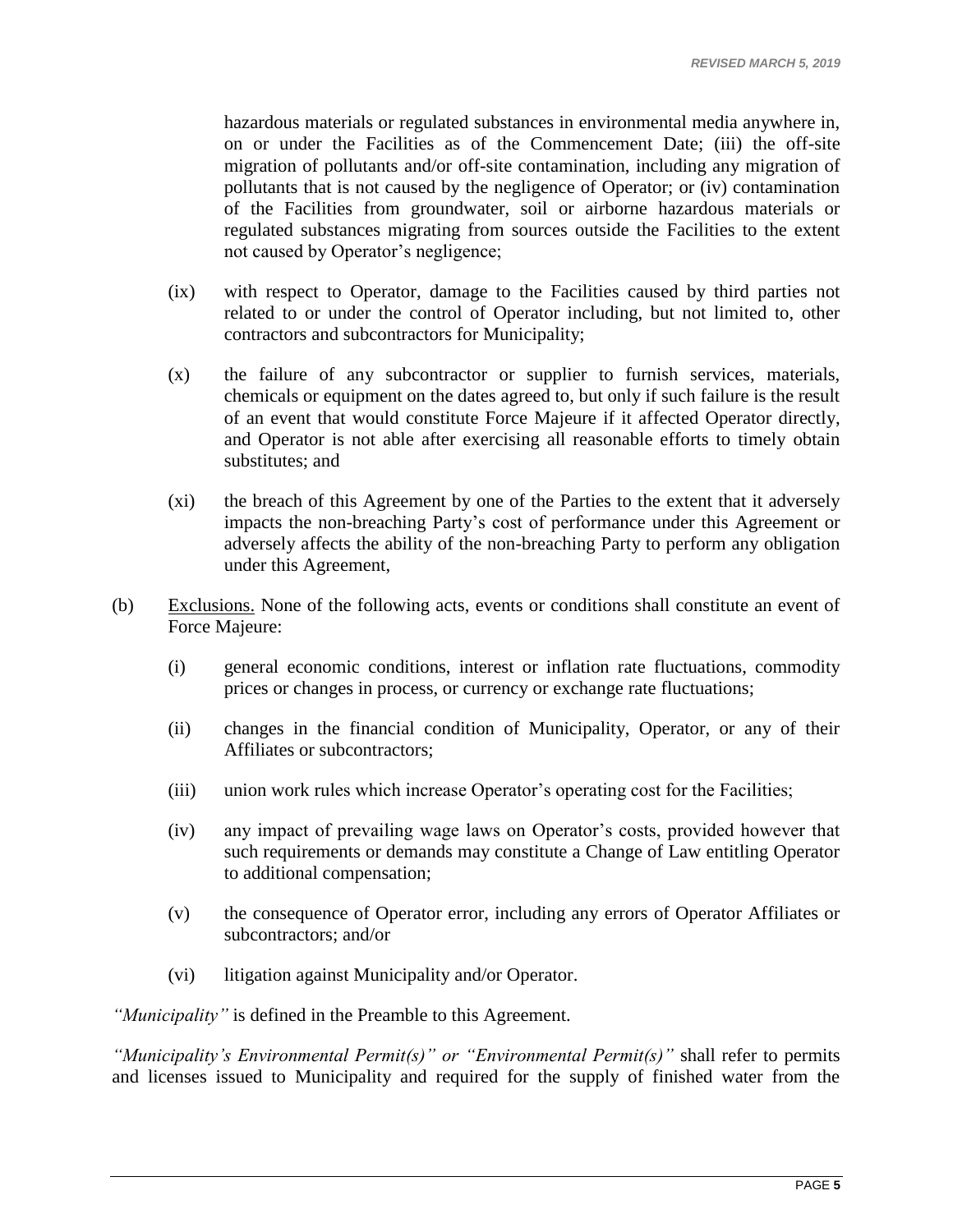Facilities and/or the collection of wastewater from the Facilities. Copies of all Environmental Permits are attached as Exhibit C to this Agreement.

*"Operator"* is defined in the Preamble to this Agreement.

*"RCRA"* is defined as the Resource Conservation Recovery Act, as same may be amended from time to time, 42 USC §8921 et seq.

*"SDWA"* is defined as the Safe Drinking Water Act, as same may be amended from time to time, 42 USC §300f et seq.

*"Services"* is defined in [Section 4.1.](#page-10-2)

*"Sewer Use Ordinance"* is defined as Municipality's ordinance, order, regulation or policy which establishes the requirements for persons discharging wastewater into Municipality's sewer system, as same may be amended from time to time.

*"Shutdown"* is defined as the cessation or substantial interruption of normal operations at the Facilities due to the failure of operating equipment or interruption of the processes of the Facilities for reasons other than the negligence of Operator or its employees, agents or subcontractors.

*"USEPA"* refers to the United States Environmental Protection Agency.

# <span id="page-8-0"></span>**Article 2 PURPOSE**

Commencing on the Commencement Date and during the term of this Agreement, Municipality agrees to engage Operator as an independent contractor to operate and maintain the Facilities, and Operator agrees to operate, and maintain the Facilities in accordance with the terms and conditions of this Agreement, Applicable Law, and all permits, licenses, manufacturer's protocols, and specifications applicable to the operation and maintenance of the Facilities. Each Party hereto agrees that it will cooperate in good faith with the other and its agents, employees, representatives, officers, contractors, and subcontractors to facilitate the performance of the mutual obligations set forth in this Agreement.

# <span id="page-8-1"></span>**Article 3 REPRESENTATIONS AND WARRANTIES OF THE PARTIES**

#### <span id="page-8-2"></span>**Section 3.1 Representations and Warranties of Municipality**

Municipality hereby represents and warrants that, as of the date hereof:

(a) It is a municipal corporation of the State of Texas duly organized, validly existing and in good standing under the laws of the State, with all legal right, power and authority to enter into this Agreement, to own and operate its properties, to carry on its business as now conducted and as proposed to be conducted, and to enter into and perform its obligations under this Agreement.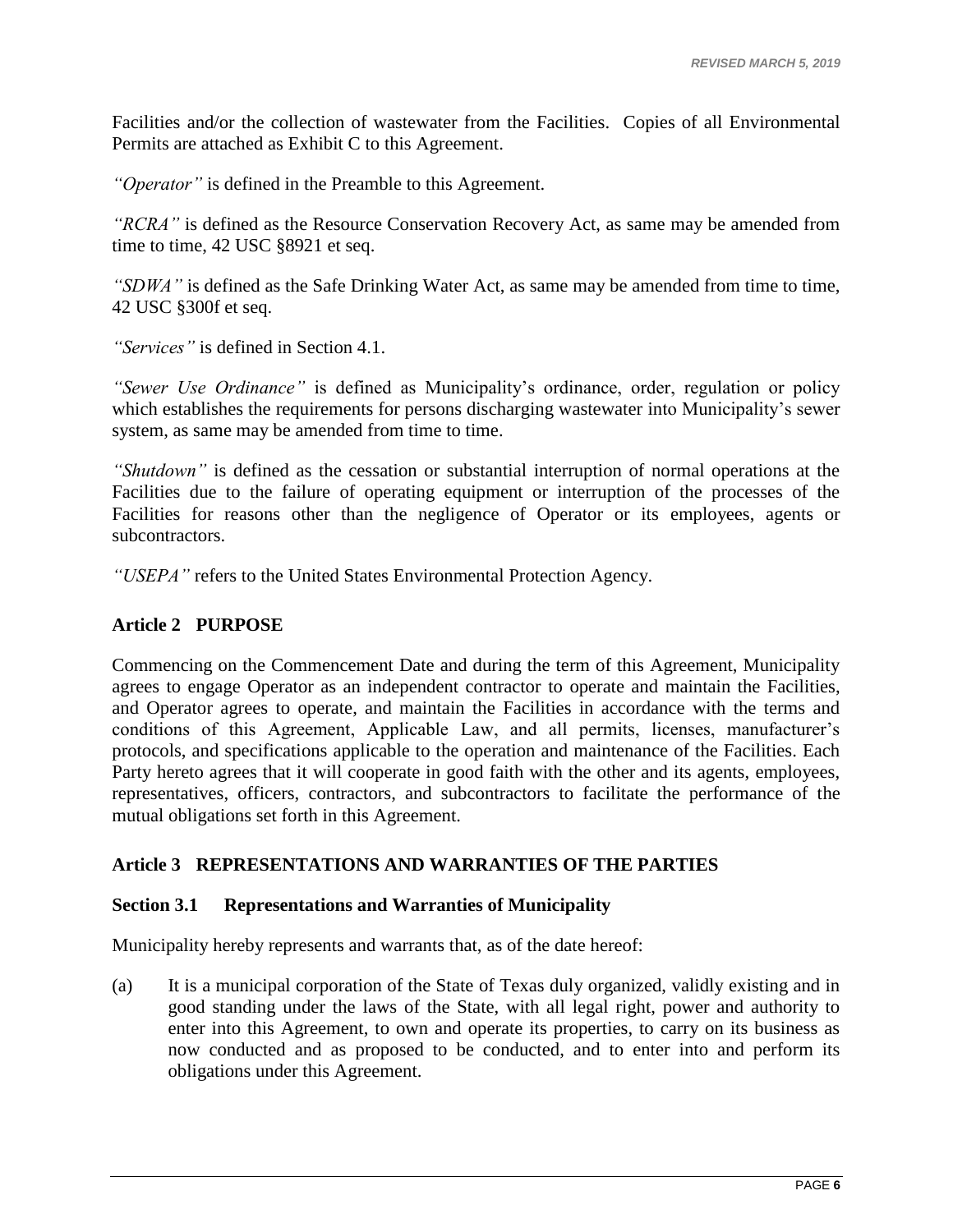- (b) This Agreement, Municipality's execution and delivery of this Agreement and Municipality's performance of its obligations hereunder, have been duly and validly authorized. This Agreement has been validly executed and delivered by Municipality and constitutes a legal, valid, and binding obligation of Municipality, enforceable in accordance with its terms.
- (c) Municipality's execution, delivery, and performance of this Agreement will not conflict with, or result in any violation of, or constitute a default or a condition which upon notice or lapse of time, or both, would constitute a default under any judgment, order, writ, injunction, decree, rule, regulation, permit, license, bonds, debt instruments, note, agreement, mortgage, deed, contract or other instruments that apply to, or which bind Municipality or any of its assets and properties.
- (d) There are no actions, suits, proceedings or governmental investigations pending, or, to its best knowledge, threatened against it or its assets or properties, and no judgments, decrees, orders, rulings, writs or injunctions outstanding against it or its assets or properties, that would in any case have a material adverse effect upon Municipality's ability to execute this Agreement or otherwise to consummate and perform its obligations hereunder.
- (e) Municipality and its representatives are fully familiar with this Agreement and the obligations set forth herein, including all the exhibits and schedules attached to this Agreement, if any, and Municipality is fully capable of performing and complying with the same.

# <span id="page-9-0"></span>**Section 3.2 Representations and Warranties of Operator**

Operator hereby represents and warrants to Municipality that, as of the date hereof:

- (a) It is a municipal corporation of the State of Texas duly organized, validly existing and in good standing under the laws of the State, with all legal right, power and authority to enter into this Agreement, to own and operate its properties, to carry on its business as now conducted and as proposed to be conducted, and to enter into and perform its obligations under this Agreement.
- (b) This Agreement, Operator's execution and delivery of this Agreement, and Operator's performance of its obligations hereunder, have been duly and validly authorized by Operator by all necessary action. This Agreement has been validly executed and delivered by Operator and constitutes a legal, valid and binding obligation of Operator, enforceable in accordance with its terms.
- (c) Operator's execution, delivery and performance of this Agreement will not conflict with, or result in any violation of, or constitute a default or a condition which upon notice of lapse of time, or both, would constitute a default, under the organizational documents of Operator nor under any judgment, order, writ, injunction, decree, rule, regulation, permit, license, bonds, debt instruments, note, agreement, mortgage, deed, contract or other instruments that apply to, or which bind, Operator or any of its assets or properties.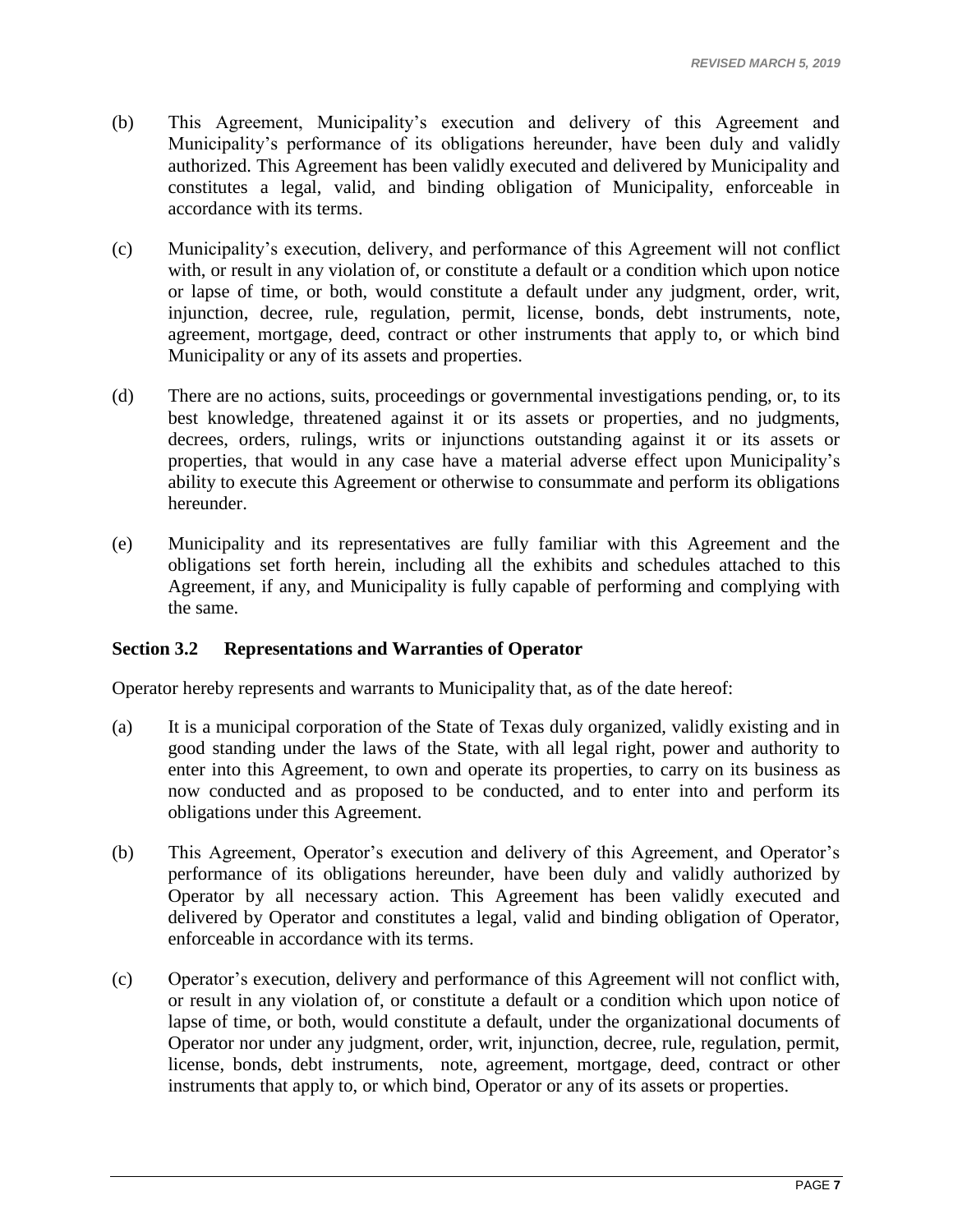- (d) There are no actions, suits, proceedings or governmental investigations pending, or, to its best knowledge, threatened against it or its assets or properties, and no judgments, decrees, orders, rulings, writs or injunctions outstanding against it or its assets or properties, that would in any case have a material adverse effect upon Operator's ability to execute this Agreement or otherwise to consummate and perform its obligations hereunder.
- (e) Operator is fully familiar with this Agreement and the obligations set forth herein, including all exhibits and schedules attached to this Agreement, if any, and Operator is capable of performing and complying with same.

# <span id="page-10-0"></span>**Section 3.3 Disclosure of Information**

Municipality and Operator each represent and warrant to the other that each has disclosed, and will in the future disclose, any and all information it now has, or may have in the future, relating to the Facilities that may be relevant to the other in performing its duties and obligations. Such information shall include, but shall not be limited to, the appropriate sections of any vulnerability or security assessment performed (including any vulnerability assessments performed in accordance with 42 USCS §300i–2 or any other similar statute), environmental audits, prior permit violations and/or dealings with regulatory agencies.

# <span id="page-10-1"></span>**Article 4 SCOPE OF SERVICES AND OPERATOR'S RESPONSIBILITIES**

# <span id="page-10-2"></span>**Section 4.1 General**

Subject to the terms and conditions provided herein, Operator shall provide labor, tools, utilities and materials, including an on-site routine stock of chemicals necessary for the operation and maintenance of the Facilities to the extent specifically set forth in this [Article 4](#page-10-1) (hereinafter the "Services"). The Services include: (a) the distribution of treated water as reasonably necessary to meet the demand for water by Municipality's customers, as well as using reasonable efforts to maintain full water storage capacity levels in all water storage facilities in the distribution system; (b) the operation, maintenance and repair of Municipality's wastewater collection system as reasonably necessary to meet the demand for wastewater collection by Municipality's customers and conveying such wastewater to an appropriate treatment facility for the treatment of domestic wastewater; (c) routine preventive maintenance of the Facilities,; (d) laboratory testing and analysis; and (e) preparation and prompt delivery of all applicable and required filings, including discharge reports, to Municipality and to regulatory agencies as prescribed by Applicable Law.

# <span id="page-10-3"></span>**Section 4.2 Standard of Care**

The Services provided under this Agreement are of a professional nature and shall be performed in accordance with the degree of skill and care ordinarily exercised by members of Operator's profession in the geographic region of the Facilities.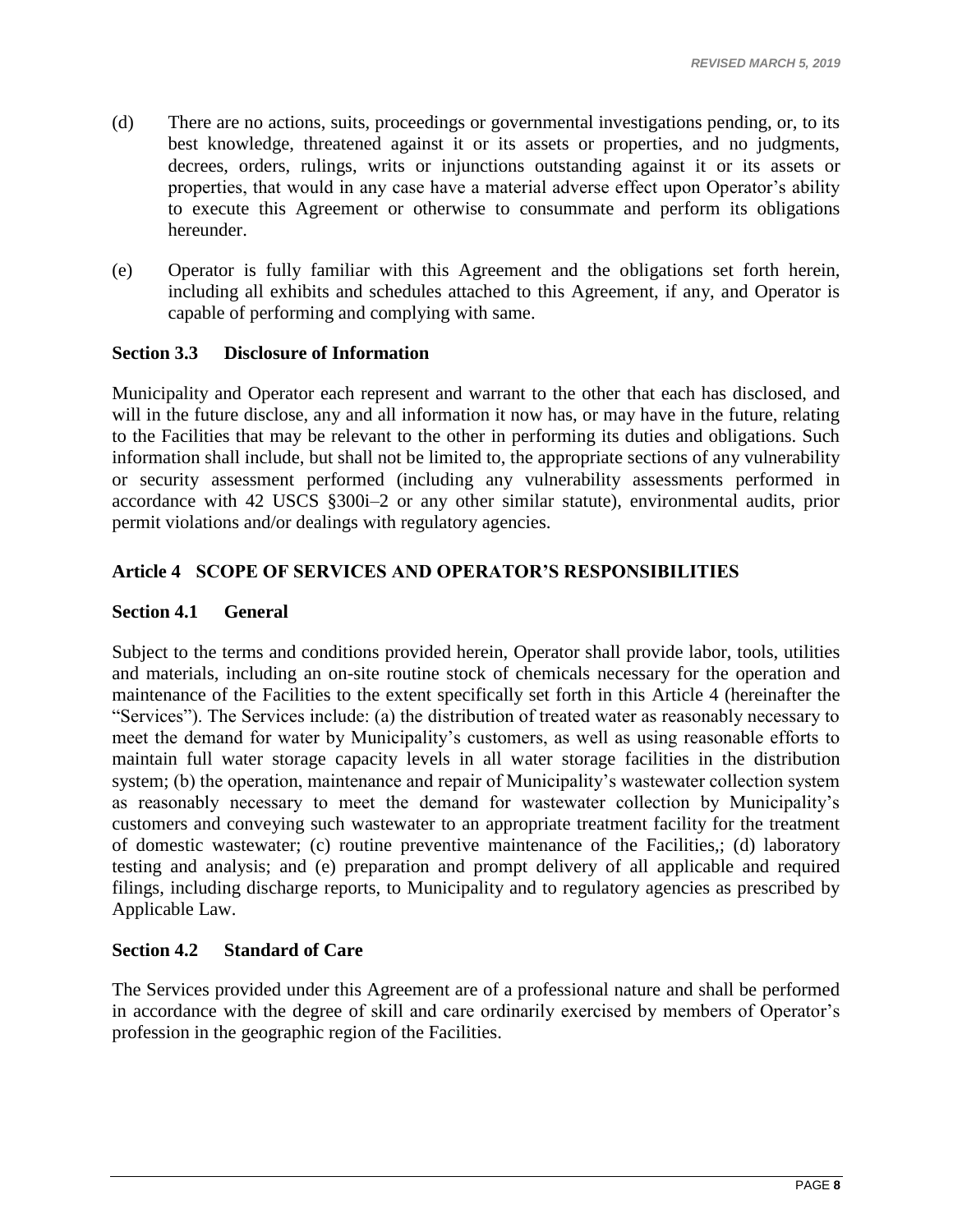# <span id="page-11-0"></span>**Section 4.3 Process Control**

- (a) Operator shall operate and maintain the Facilities and all equipment and processes contained therein in accordance with relevant operation and maintenance manuals for the Facilities, Applicable Law, and the Environmental Permits.
- (b) During any Municipality-approved construction or other modification of the Facilities, Municipality and Operator will work together to maintain Operator's access to the Facilities and to minimize disruption and outages to the Facilities' existing equipment and components. Municipality and Operator will jointly develop a plan of action that will address protection to the Facilities' equipment and processes during any such construction and/or other rehabilitation period while providing for the continued operation of the Facilities to the extent reasonably possible.

#### <span id="page-11-1"></span>**Section 4.4 Routine Maintenance of the Facilities and Equipment**

Subject to the limitations set forth in [Section 4.5](#page-11-2) and [Section 6.2](#page-20-0) below, Operator shall (i) perform routine preventive maintenance in accordance with manufacturers' specifications and approved operating and maintenance procedures developed for equipment and processes of the Facilities; (ii) repair and/or replace equipment; (iii) clean and lubricate equipment; (iv) make equipment inspections and needed adjustments; (v) perform predictive maintenance as appropriate; (vi) perform plumbing and electrical maintenance; and (vii) maintain all of the Facilities' instrumentation, including instrumentation provided to Operator by Municipality pursuant to this Agreement. Operator shall schedule and track all preventive, corrective, and predictive maintenance and perform spare parts inventory control in accordance with standard industry practice.

#### <span id="page-11-2"></span>**Section 4.5 Repairs and Replacement**

- (a) Operator shall be responsible for all non-routine repairs and maintenance for the Facilities. During the first and second Agreement Years, Operator's responsibility for repairs and maintenance shall not exceed the Annual Repair and Maintenance Limit (which Annual Repair and Maintenance Limit shall be included in the Base Compensation). During the first and second Agreement Years any and all costs in excess of the Annual Repair and Maintenance Limit shall be the responsibility of Municipality and shall be paid directly by Municipality or reimbursed to Operator in accordance with Section 6.3.
- <span id="page-11-3"></span>(b) Operator shall not incur any single maintenance related expenditure whose unit cost exceeds ten thousand dollars (\$10,000.00) without the prior written approval of Municipality, except in the case of emergencies threatening the immediate Shutdown of, or the substantial reduction in the operational capacity of any of the Facilities, or the life, health or property of Municipality and/or Operator, their employees and/or agents or others (for purposes of this [Section 4.5](#page-11-2) only, all such emergencies shall be referred to collectively and individually as an "Emergency"). When Operator determines that a condition constitutes an Emergency, Operator may begin taking the necessary abatement action, including all necessary equipment repairs, immediately without Municipality's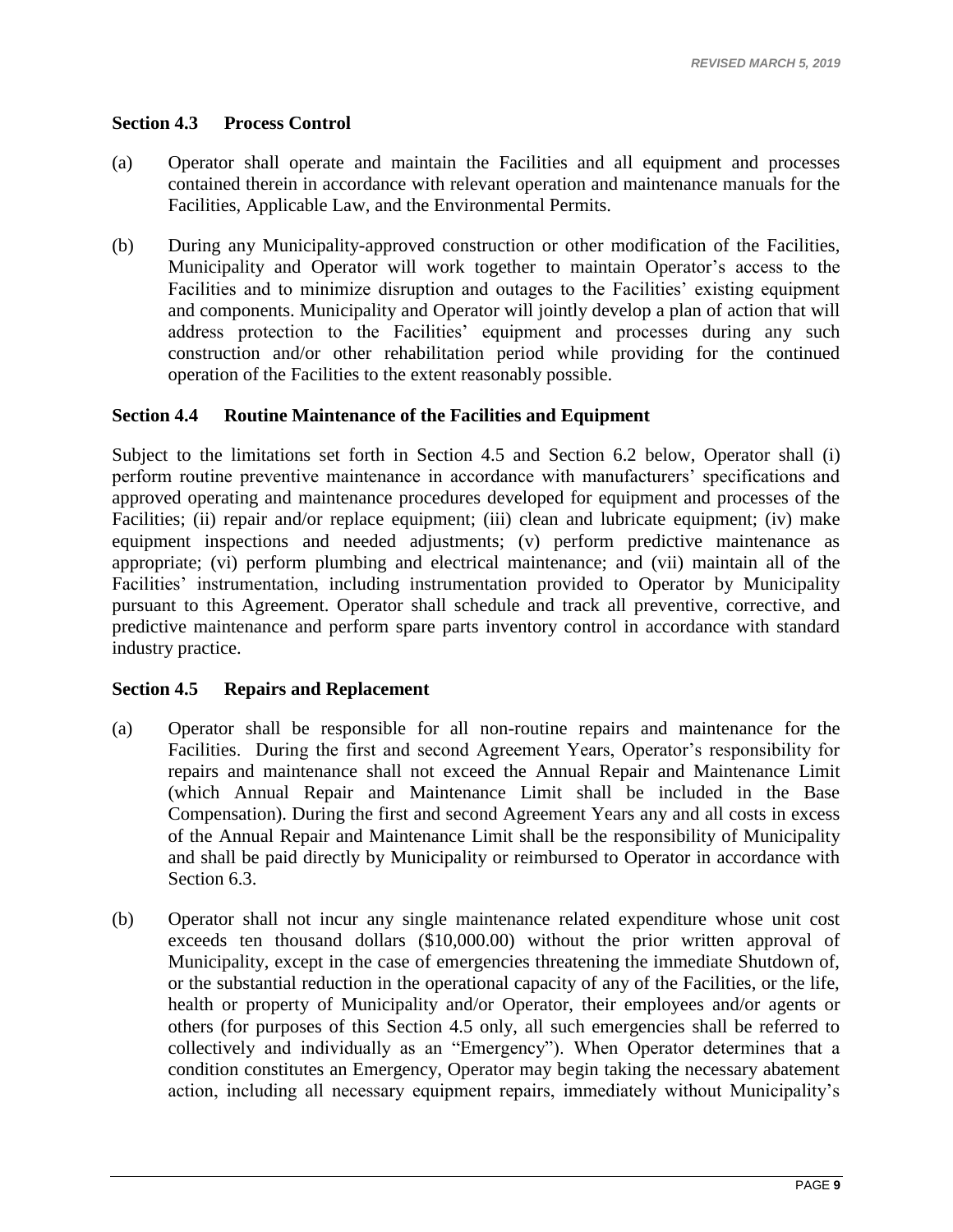prior approval. Any cost incurred during the Emergency for non-routine repairs and maintenance costs shall be counted toward the Annual Repair and Maintenance Limit, subject to Municipality's subsequent review and approval. Any such cost unnecessarily incurred in an Emergency shall be borne by Operator without reimbursement by Municipality, but only to the extent it is subsequently determined that Operator's actions in incurring such cost were not consistent with good and prudent industry practice given the information available to Operator at the time the decision to incur such cost was made.

#### <span id="page-12-0"></span>**Section 4.6 Staffing**

- (a) Operator shall provide qualified and, where required, certified staffing for the operation and maintenance of the Facilities in accordance with Municipality's Environmental Permits.
- (b) Operator shall provide an appropriate level of training for its personnel.
- (c) Municipality currently employs approximately 6 persons to work in Water Distribution and Wastewater Collections, in various positions. Subject to these persons receiving satisfactory results on all pre-employment screenings required by Operator, which may include but are not limited to physical examinations, criminal history check, driving record check, and drug and alcohol screenings as required because of job duties or law, Operator will offer each of these said persons employment into positions within their skillsets to commence on the Commencement Date of this Agreement. Any such person who does not indicate their interest in employment with Operator prior to the Commencement Date will not be offered employment pursuant to this Agreement but may apply for a job with Operator through Operator's Human Resources Department. All persons offered employment with Operator pursuant to this Agreement must sever all employment relationships with Municipality and are subject to the conditions of employment and benefits of a newly hired employee with Operator, which includes a six (6) month probationary period.
- (d) Operator is not acquiring any pending employment claims filed against Municipality, including but not limited to lawsuits, EEOC charges, Worker's Compensation claims, or Texas Workforce Commission claims.

#### <span id="page-12-1"></span>**Section 4.7 Testing and Laboratory Analysis**

Operator shall perform or shall contract with a laboratory certified by the State to perform all sampling and laboratory analysis required by Municipality's Environmental Permits. Laboratory procedures and analysis shall conform to the then current edition of Standard Methods for the Examination of Water and Wastewater.

#### <span id="page-12-2"></span>**Section 4.8 Communications**

(a) To keep Municipality informed about the status of the Facilities, Operator shall, within thirty (30) working days of the Commencement Date, develop an informational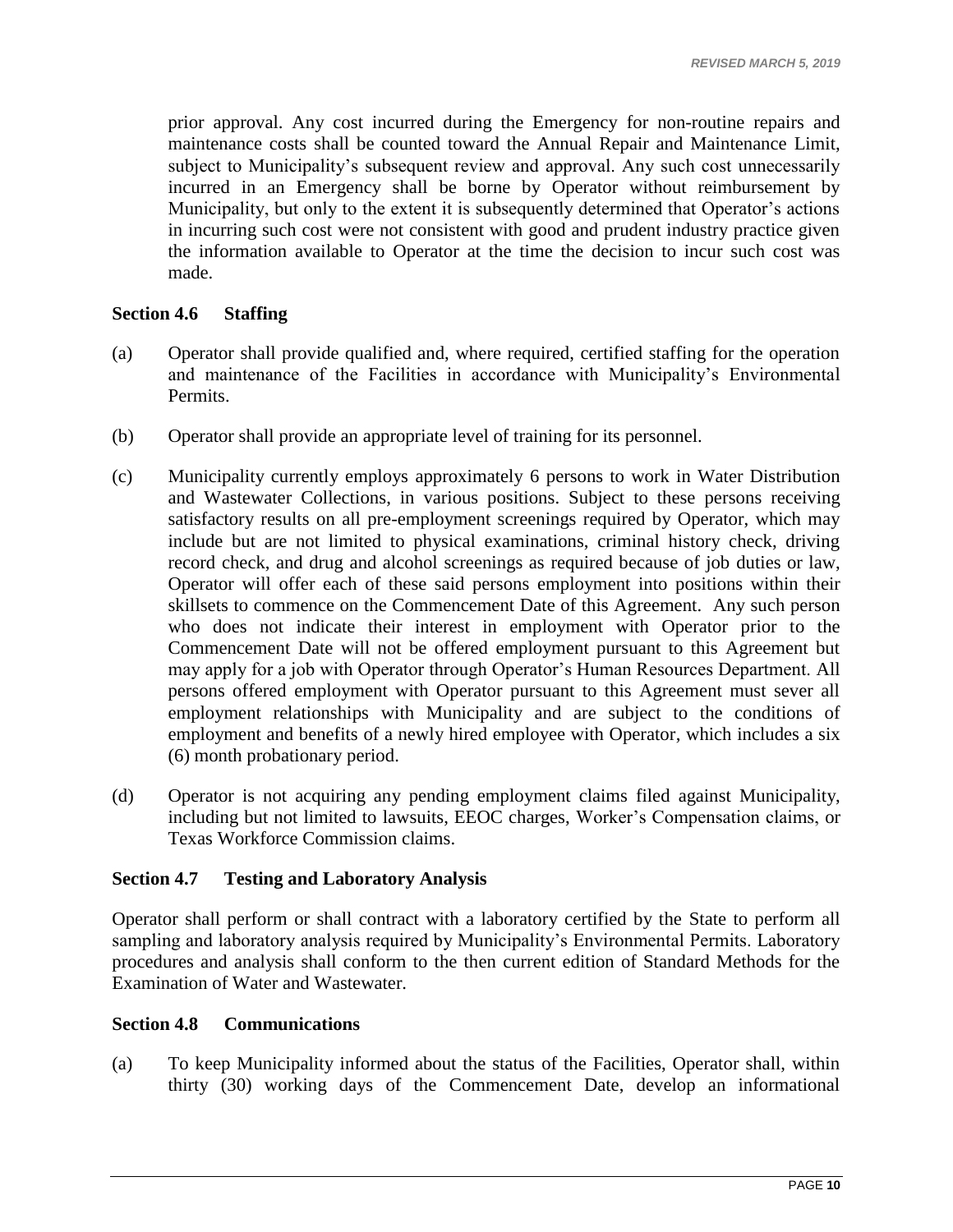communications program which shall be comprised of a written monthly report to Municipality on the operational status and maintenance of the Facilities.

(b) Operator shall interface with regulatory agencies in matters related to compliance with Municipality's Environmental Permits. Operator shall, as soon as practicable and in reasonable detail, inform Municipality of the subject matter of such communications with regulatory agencies. All other communications with regulatory agencies, the media, or community groups may occur only upon Municipality's request or with Municipality's prior approval.

#### <span id="page-13-0"></span>**Section 4.9 Reports**

- (a) Operator shall maintain computerized and other necessary records of operations, maintenance, repair, and improvement activities undertaken at the Facilities.
- (b) Operator shall collect the data for all permit monitoring and operating reports required by Applicable Law or by this Agreement and shall deliver the required monitoring and operating reports to Municipality and to the appropriate regulatory agencies having competent jurisdiction over same. Municipality, however, shall at all times be responsible for maintaining all required permits for the ownership and operation of the Facilities.
- (c) All records and data pertaining to the Facilities, including but not limited to operation reports, laboratory reports and monitoring documentation, but excluding Operator's budgetary and financial information, are the property of Municipality and will be retained per state law.

# <span id="page-13-1"></span>**Section 4.10 Emergency Response**

- (a) Operator shall provide emergency response when required. Emergencies include situations in which, absent Operator's action, there is a risk of: (i) the Facilities' noncompliance with Applicable Law; (ii) failure of the Facilities to operate; (iii) circumstances affecting the safety of persons or property; (iv) adverse impact of snow and other extreme weather conditions and other natural or man-made disasters; and (v) the occurrence of an event of Force Majeure or Shutdown.
- (b) Operator shall provide said emergency response on a similar level and management practice that Operator performs for its own retail customers.
- (c) Operator shall notify Municipality of emergency conditions and emergency response actions as quickly as possible.
- (d) All costs incurred by Operator in responding to emergencies shall be part of the Annual Maintenance Expenditure and shall be borne by Municipality only to the extent that the Annual Repair and Maintenance Limit is exceeded, except where specifically provided otherwise, or where such emergency, production stoppage or failure of the Facilities to operate is a direct result of Operator's failure to operate and maintain the Facilities in accordance with the terms of this Agreement.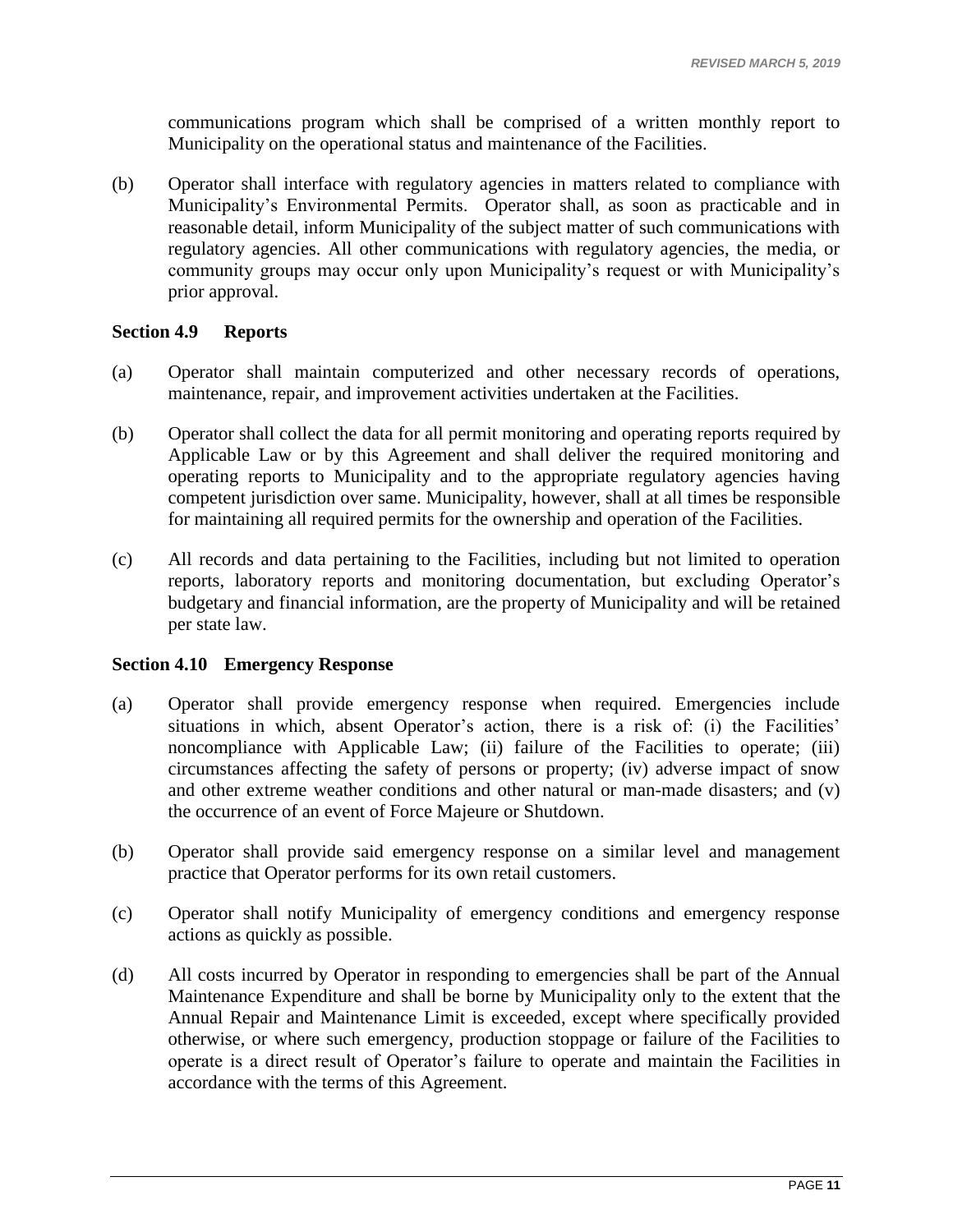(e) In the event of sudden damage or destruction of any portion of the Facilities, or in the event of an emergency which in the reasonable judgment of Operator is likely to result in material loss or damage to any portion of the Facilities, or constitute a threat to human health or safety, Operator may suspend operations of those portions of the Facilities which are reasonably determined to be affected by the emergency and may make such emergency repairs as are necessary to mitigate or reduce such loss, damage or threat. Operator shall provide prompt notice to Municipality of any such damage, destruction or threat and of any emergency repairs that have or will be taken. Municipality and Operator shall cooperate in good faith in pursuing reasonable measures to mitigate any threats to human health or safety, or the environment.

# <span id="page-14-0"></span>**Section 4.11 Accounting Records**

Operator shall maintain up-to-date financial and accounting records as they apply to the Annual Maintenance Expenditures. The records shall be kept in accordance with Operator's standard accounting practices and made available to Municipality within thirty (30) working days of Municipality's written request.

# <span id="page-14-1"></span>**Section 4.12 Manufacturers' Warranties**

Operator shall be responsible for maintaining warranties on new equipment acquired while Operator is operating the Facilities. In addition, Operator shall assist Municipality in enforcing the warranties and guarantees provided to Operator by Municipality, if any, for existing equipment used in connection with the operation of the Facilities. Under no circumstances shall Operator's obligations hereunder include any express or implied warranties with respect to all Facilities equipment.

# <span id="page-14-2"></span>**Section 4.13 Water Distribution System**

Operator shall operate, maintain and repair Municipality's water distribution system in accordance with generally accepted industry standards, environmental regulations, and Operator's standards and practices for its own retail customers.

# <span id="page-14-3"></span>**Section 4.14 Wastewater Collection System**

Operator shall operate, maintain and repair Municipality's wastewater collection system, in accordance with generally accepted industry standards, environmental regulations, and Operator's standards and practices for its own retail customers. The scope of services provided for in this Agreement do not include treating wastewater to applicable standards under Applicable Laws or Environmental Permits.

#### <span id="page-14-4"></span>**Section 4.15 Meter Reading Billing and Meter Repair Duties**

(a) Operator will install, operate, maintain, and/or replace as needed all water meters utilized in connection with the operation of the Facilities and the cost of this shall be an Annual Maintenance Expenditure and shall be included in the Annual Repair and Maintenance Limit.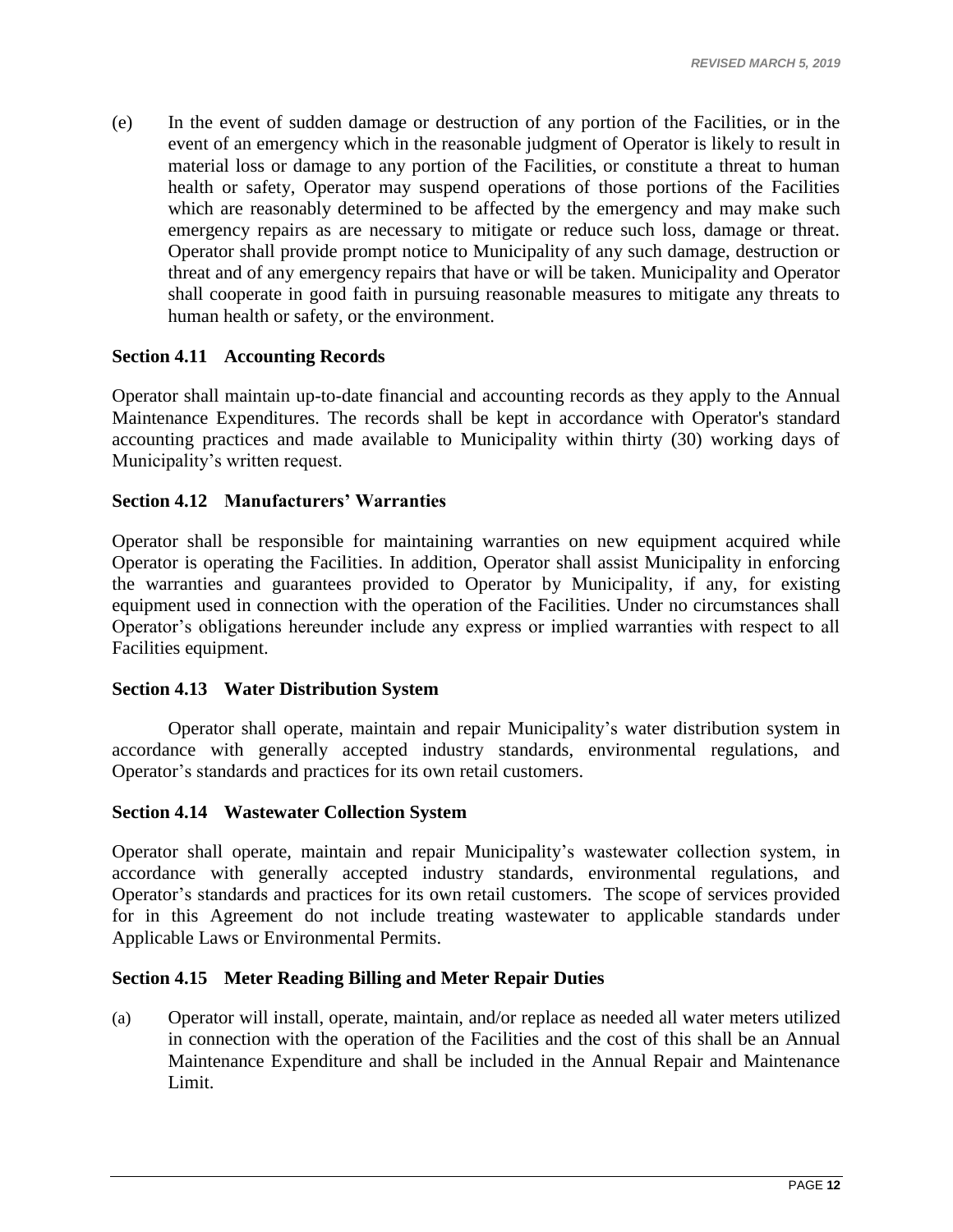- (b) Operator shall repair or replace such meters that are inoperable or damaged within fifteen (15) days of detection of the same by Operator or notice to Operator by Municipality and the costs of all meters, equipment, spare parts and supplies shall be deemed an Annual Maintenance Expenditure and shall be included in the Annual Repair and Maintenance Limit.
- (c) Municipality has contracted with Fathom for utility billing operations for the system. To the extent permitted in Municipality's contract with Fathom, Municipality will assign all of its rights and obligations under the contract to Operator. In the event Municipality's contract with Fathom is terminated, Operator will assume all meter reading and billing responsibilities at a cost calculated in accordance with Exhibit D. The Municipality will provide customer data from Fathom in a form completely compatible with the Operator's databases/systems and the utility billing operations will be successfully run in a test environment prior to the initiation of any live utility billing operations by the Operator. This cost will be paid monthly by Municipality in addition to the Base Compensation. Municipality currently collects rubbish and stormwater utility fees through its utility billing system. Once Operator assumes billing responsibilities, Operator will be responsible for collecting such fees and remitting them to Municipality.
	- (d) Operator shall have staff at Kennedale City Hall to allow Kennedale residents to pay utility bills. Municipality shall provide reasonable space and facilities at Kennedale City Hall for this purpose. Operator and Municipality agree that Operator residents will be allowed to pay Operator utility bills at Municipality's City Hall and Municipality's residents shall be allowed to pay utility bills at any Operator bill payment location.

# <span id="page-15-0"></span>**Section 4.16 Water and Wastewater Line Warranty**

Operator currently provides a service whereby water and wastewater customers are eligible to obtain a warranty for private water and wastewater lines from a third-party vendor. Subject to approval by the third-party vendor, Operator shall make any such warranty program available to customers of Municipality at the same level as Operator provides such service to its retail customers.

# <span id="page-15-1"></span>**Section 4.17 Capital Improvements Plan**

- (a) Annually on a date mutually agreed upon, Operator shall provide Municipality a fiveyear plan for Capital Improvements to Municipality's Facilities. Such Capital Improvements Plan shall be based on experience, knowledge, and practices employed by Operator for its own system to anticipate growth and regulatory requirements.
- (b) Such Capital Improvements Plans may be utilized by Municipality for determining needed Facilities improvements in its annual budget, as appropriate.
- (c) In the first year of the contract, Operator will construct at its own expense a connection to convey treated water from Operator's system to Municipality's system. Operator shall also be responsible for complying with any TCEQ required interconnection reporting.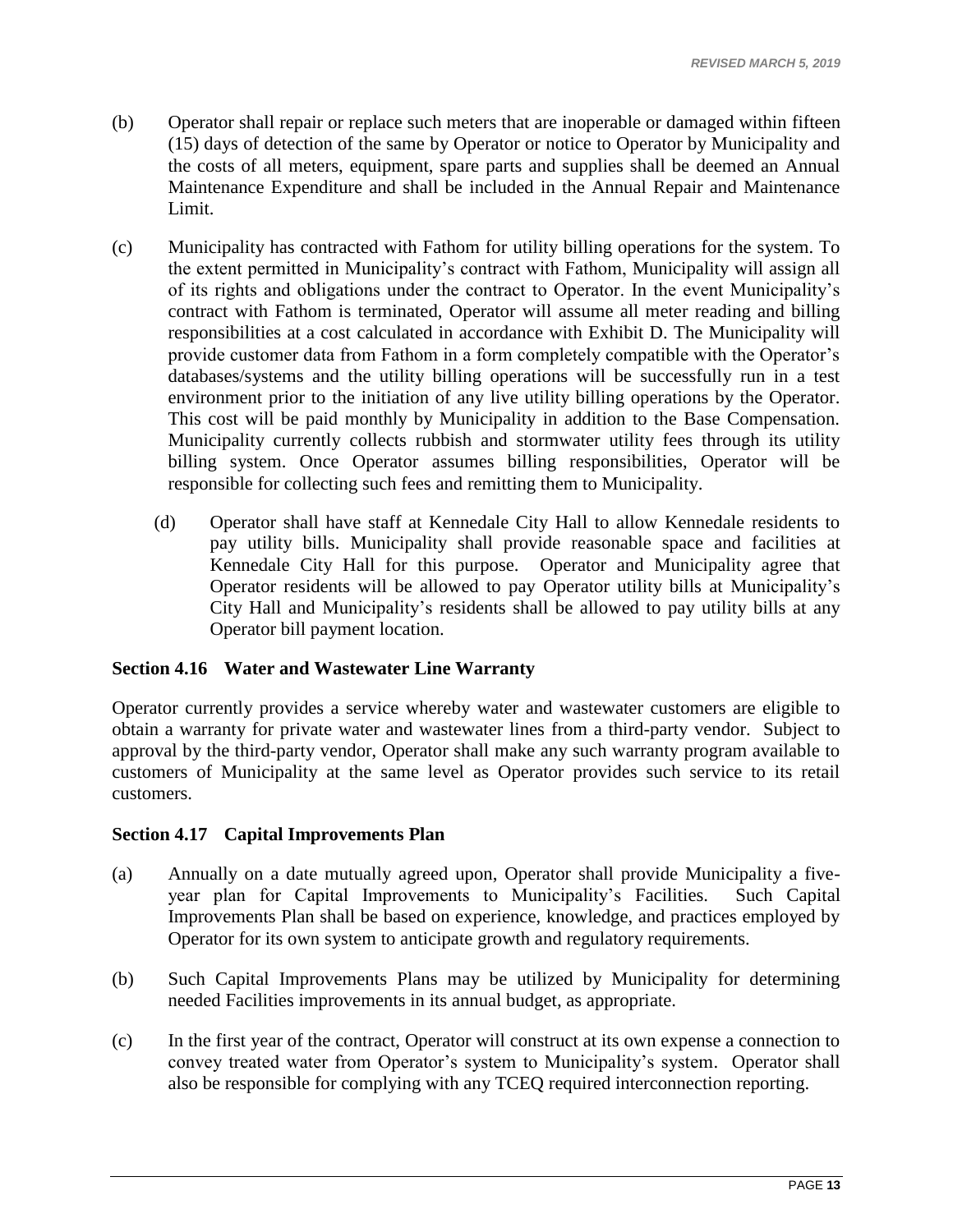- (d) Base Compensation for the first Agreement Year shall include \$250,000 for Capital Improvements to Municipality's Facilities. This amount can be used to defray costs to construct the connection to convey treated water from Operator's system to Municipality's system. In the event the cost of such connection exceeds \$250,000 then such additional cost will be applied to the Capital Improvements allocation in the second Agreement Year.
- (e) Base Compensation for the second Agreement Year shall include an amount for Capital Improvements to Municipality's Facilities equal to the amount of direct cost savings realized by Operator from the reduction of the operation of Municipality's groundwater wells, not to exceed \$250,000.
- (f) For each Agreement Year thereafter, the Base Compensation shall include a minimum of \$250,000 to be expended for Capital Improvements as agreed to by the Parties.
- (g) The amount of Capital Improvements included in the Base Compensation may be adjusted by mutual consent on each renewal of this Agreement as described in Section 6.1.
- (h) Any amount included in the Base Compensation for Capital Improvements that has not been spent for that purpose at the end of each Agreement Year will be reimbursed to Municipality within thirty (30) days following the end of the Agreement Year.
- (i) Any improvements made by Operator to the Facilities shall be in accordance with the Capital Improvements Plans as approved by Municipality. Repayment of the Capital Improvements in excess of the amount included in the Base Compensation will be made in the manner described in Section 5.9 below. At the end of the repayment period, ownership of the installed Capital Improvements shall be vested in Municipality.

# <span id="page-16-0"></span>**Article 5 MUNICIPALITY'S RESPONSIBILITIES**

#### <span id="page-16-1"></span>**Section 5.1 Permits**

Operator shall be responsible for payment of groundwater productions fees to the Northern Trinity Groundwater Conservation District as part of Base Compensation. Municipality shall be responsible for obtaining, maintaining and directly paying for all other state, federal, and local permits and licenses required for ownership, operation and maintenance of the Facilities, including without limitation, Municipality's Environmental Permits. Municipality shall also be responsible for the payment of all other regulatory and governmental fees associated with ownership and operation of the Facilities and Municipality's equipment used in connection with the operation and maintenance of the Facilities. Operator shall provide reasonable assistance to Municipality in obtaining and maintaining all required state, federal, and local permits and licenses associated with the ownership, operation and maintenance of the Facilities.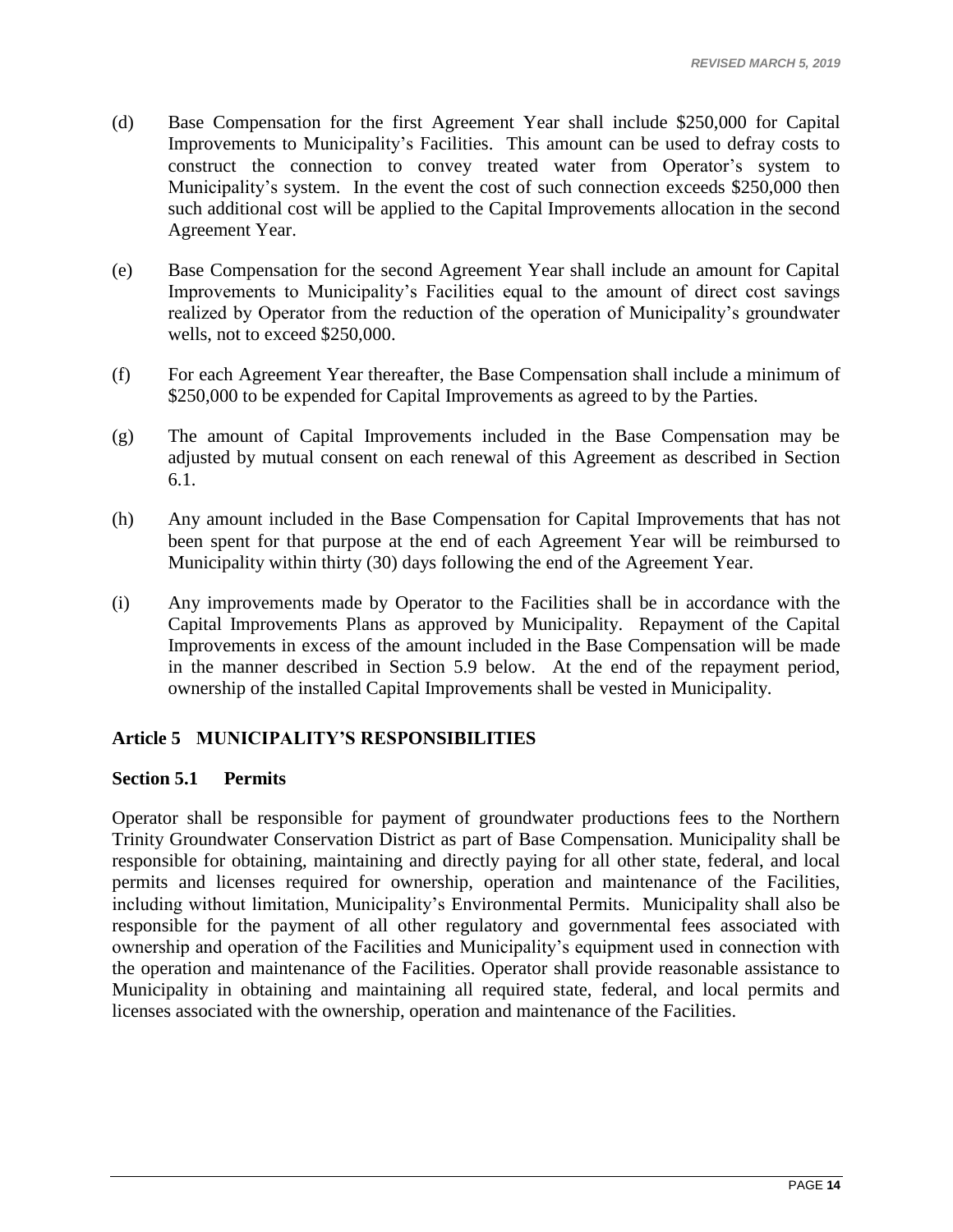# <span id="page-17-0"></span>**Section 5.2 Utilities**

- (a) Except as otherwise provided herein, Municipality shall assume all responsibility and cost for arranging for the delivery of utility services to the Facilities, including water, electricity, natural gas services, phone and high-speed internet service and shall be responsible for maintaining water service to the Facilities at its sole cost and expense.
- (b) Operator shall assume all costs related to the consumption of electric power at the Well, Pump, and Metering Facilities.

# <span id="page-17-1"></span>**Section 5.3 Compliance with Laws**

Municipality will comply with Applicable Law pertaining to the management, ownership, operation, maintenance, repair and replacement of the Facilities to the extent that the responsibility of complying with those laws is not specifically assumed by Operator under the terms of this Agreement. Operator shall not be responsible for Municipality's failure to comply with any provision of Applicable Law that is not otherwise specifically assumed by Operator hereunder.

# <span id="page-17-2"></span>**Section 5.4 License to Use the Facilities**

Municipality hereby grants Operator, without charge, a license during the term of this Agreement for Operator's use of the Facilities, including all rights of way, easements, rights of entry, equipment, structures, facilities and vehicles under Municipality's ownership or control and which have been assigned by Municipality to the Facilities including, but not limited to, those items listed in Exhibit B. Notwithstanding the above, Operator will be responsible for all maintenance and repairs on the Facilities, subject to the Annual Repair and Maintenance Limit.

# <span id="page-17-3"></span>**Section 5.5 Notice of Litigation**

In the event that Municipality receives notice of or undertakes the defense or the prosecution of any action, claim, suit, administrative or arbitration proceeding or investigation in connection with the ownership, operation and/or maintenance of the Facilities and/or this Agreement, Municipality shall give Operator prompt notice of such proceedings and shall inform Operator in advance of all hearings regarding such action, claim, suit, proceeding, or investigation. In the event Operator receives notice of any action, claim, suit, administrative or arbitration proceeding or investigation in connection with the ownership, operation and/or maintenance of the Facilities and/or this Agreement, Operator shall give Municipality prompt notice of such proceedings.

# <span id="page-17-4"></span>**Section 5.6 Access**

Municipality shall have full and unrestricted access to any and all parts of the Facilities at any and all times to review the performance of Operator and inspect the Facilities during normal business hours. If notice is not provided prior to any such visit or inspection, such visit or inspection must be announced immediately upon the arrival of Municipality's representative at the Facilities. In connection with such visits and inspections, Municipality agrees on behalf of itself, and further agrees to require its agents, licensees, or invitees, to comply with all reasonable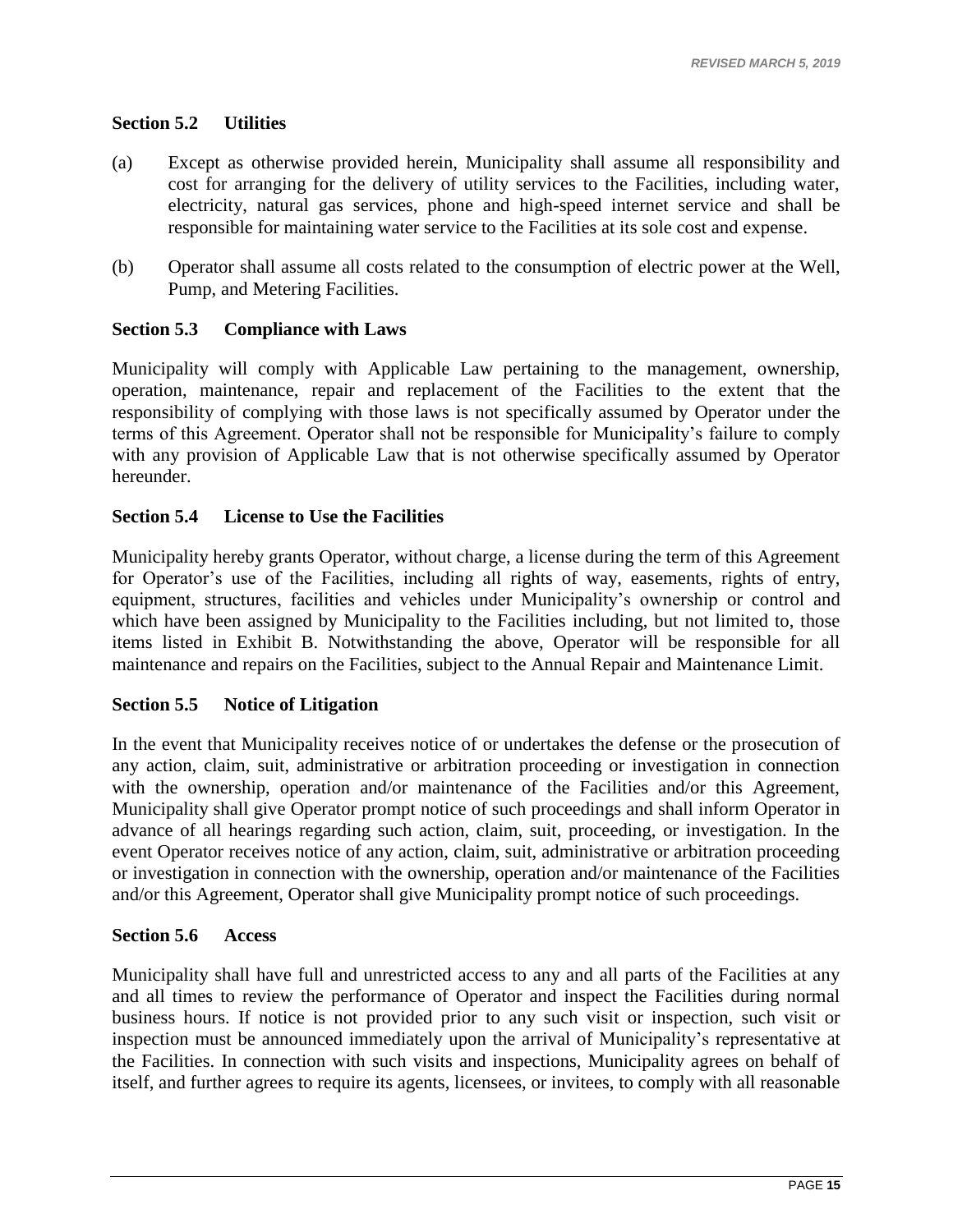safety rules and regulations adopted by Operator and/or promulgated by any governmental authority that regulates work place safety.

# <span id="page-18-0"></span>**Section 5.7 Sanitary Sewer Overflow and Infiltration and Inflow**

Municipality shall be responsible for complying with applicable sanitary sewer overflow regulations under local, state and federal laws except for overflows directly caused by the actions of Operator in operating or maintaining the sewer Facilities. In order to facilitate compliance, Operator shall notify Municipality and required federal and state agencies immediately of any sanitary sewer overflows and shall provide timely information on the volume of overflows and whether overflows reach waters of the state. Operator shall not be responsible for any such noncompliance or resulting penalties or fines resulting from overflows not caused by the actions of Operator. Municipality shall by ordinance, regulation, and/or service conditions require all users of Municipality's wastewater collection system to comply with Operator's ordinances, rules and regulations regarding utilization of the facilities including, but not limited to Operator's pretreatment ordinances, rules and regulations.

# <span id="page-18-1"></span>**Section 5.8 Approval or Disapproval of Proposed Costs**

In the event that Operator provides written notice to Municipality in accordance with [Section](#page-11-3)  [4.5\(b\)](#page-11-3) that it proposes to incur an expenditure requiring Municipality's approval, Municipality shall provide Operator with approval or disapproval of the proposed action within twenty-four (24) hours of receipt of such notice, unless the expenditure requires approval by Municipality's governing body. Except as provided below, in the event that Operator does not receive notice of approval or disapproval within twenty-four (24) hours, Municipality will be deemed to have approved of the proposed action. If the expenditure requires approval by Municipality's governing body, Municipality shall provide Operator with approval or disapproval of the proposed action within 24 hours following the next available City Council meeting.

# <span id="page-18-2"></span>**Section 5.9 Capital Improvements**

Municipality shall plan and fund Capital Improvements recommended by Operator in the Capital Improvements Plan and approved by Municipality in Municipality's annual budget as described in Section 4.17 above. For any Capital Improvements approved in Municipality's budget, Municipality may construct such planned Capital Improvements or may request Operator to construct the planned Capital Improvements at Operator's actual cost for design, construction and planning of such Capital Improvement plus the lower of: (i) ten percent (10%) or (ii) the average rate of return for an investor owned utility in the three most recent water rate cases approved by the Public Utility Commission of Texas, or successor agency. The percentage provided for in the preceding sentence shall be set annually on the anniversary date of this Agreement. Municipality shall provide Operator with evidence of the average rate of return as determined above, if Municipality seeks a rate less than ten percent. Operator will bid, hire and manage all contractors as needed to construct the planned Capital Improvements. Operator will send all invoices for contractors or materials to Municipality for payment. Municipality will send payment for the invoices along with the percentage described above to Operator for distribution. Municipality shall be liable and responsible for any disputes with contractors regarding invoices not paid by Municipality.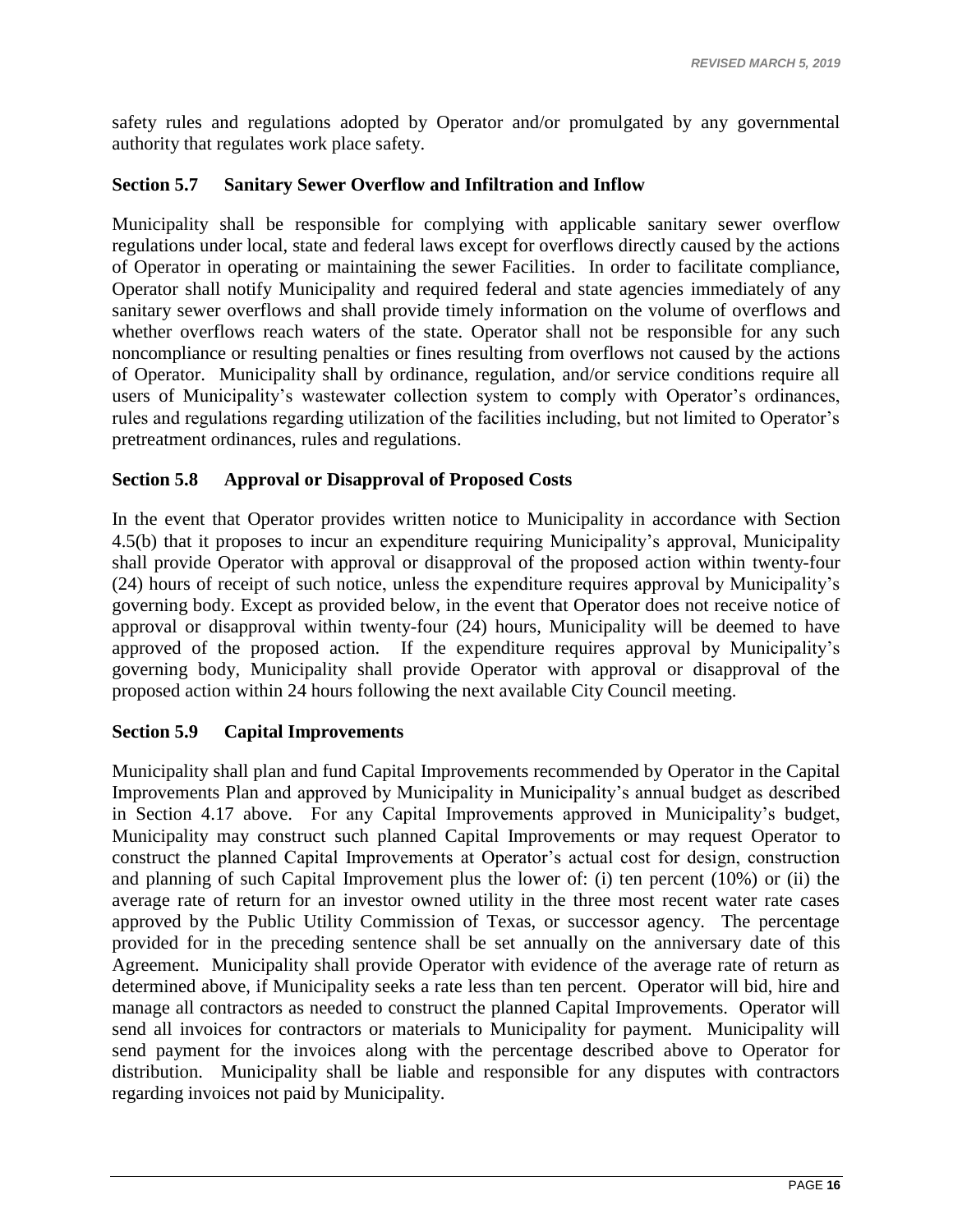# <span id="page-19-0"></span>**Section 5.10 General Authority**

Municipality shall perform all duties and discharge all responsibilities and obligations relating to the operation and maintenance of the Facilities not expressly assumed by Operator pursuant to the terms of this Agreement.

# <span id="page-19-1"></span>**Section 5.11 Authority for Water Supply**

Municipality currently purchases water from the City of Fort Worth with supplemental supply coming from groundwater wells. Municipality hereby agrees that from and after the Commencement Date of this Agreement all potable water supply purchased from a source other than the City of Fort Worth or groundwater wells shall come from Operator, to the extent that sufficient capacity is available through the Arlington connections to Municipality's water system. Municipality agrees that any reduction of water from groundwater well production or purchased from the City of Fort Worth will be supplemented by the purchase of water from Operator, subject to availability. The City of Fort Worth contract and groundwater well management will be administered by Operator to achieve maximum cost efficiency for Municipality.

# <span id="page-19-2"></span>**Article 6 COMPENSATION**

#### <span id="page-19-3"></span>**Section 6.1 Base Compensation**

- (a) For each annual period beginning on the Commencement Date, Municipality shall pay Operator an annual fee (the "Base Compensation"). In the first Agreement Year the Base Compensation shall be in the amount of \$1,200,000. In the second Agreement Year the Base Compensation shall be in the amount of \$900,000. The Base Compensation shall be payable in equal monthly installments, in advance, on the first day of each and every month for the duration of this Agreement.
- (b) In subsequent years of this Agreement, the Base Compensation shall be calculated based on expected direct costs incurred by Operator for the Services provided by Operator under this Agreement, plus indirect costs incurred by Operator, plus the cost of Capital Improvements as provided in Section 4.17(f). Direct costs shall include salaries and benefits paid for the six full time positions described in Section 4.6(c), costs of groundwater well operations, equipment and supply costs, and other costs mutually agreed to by the Parties. Indirect costs incurred by Operator shall be equal to the percentage of carrying costs and franchise fees paid by Operator to the City of Arlington, not to exceed ten percent (10%) of Operator's direct costs.
- (c) Notwithstanding the amount of Base Compensation agreed to be paid by Municipality in any year of this Agreement, Municipality agrees to pay for costs that are incurred by Operator from operations of the System that are in excess of the Base Compensation paid for that year, not to exceed ten percent 10% of the Base Compensation without mutual agreement.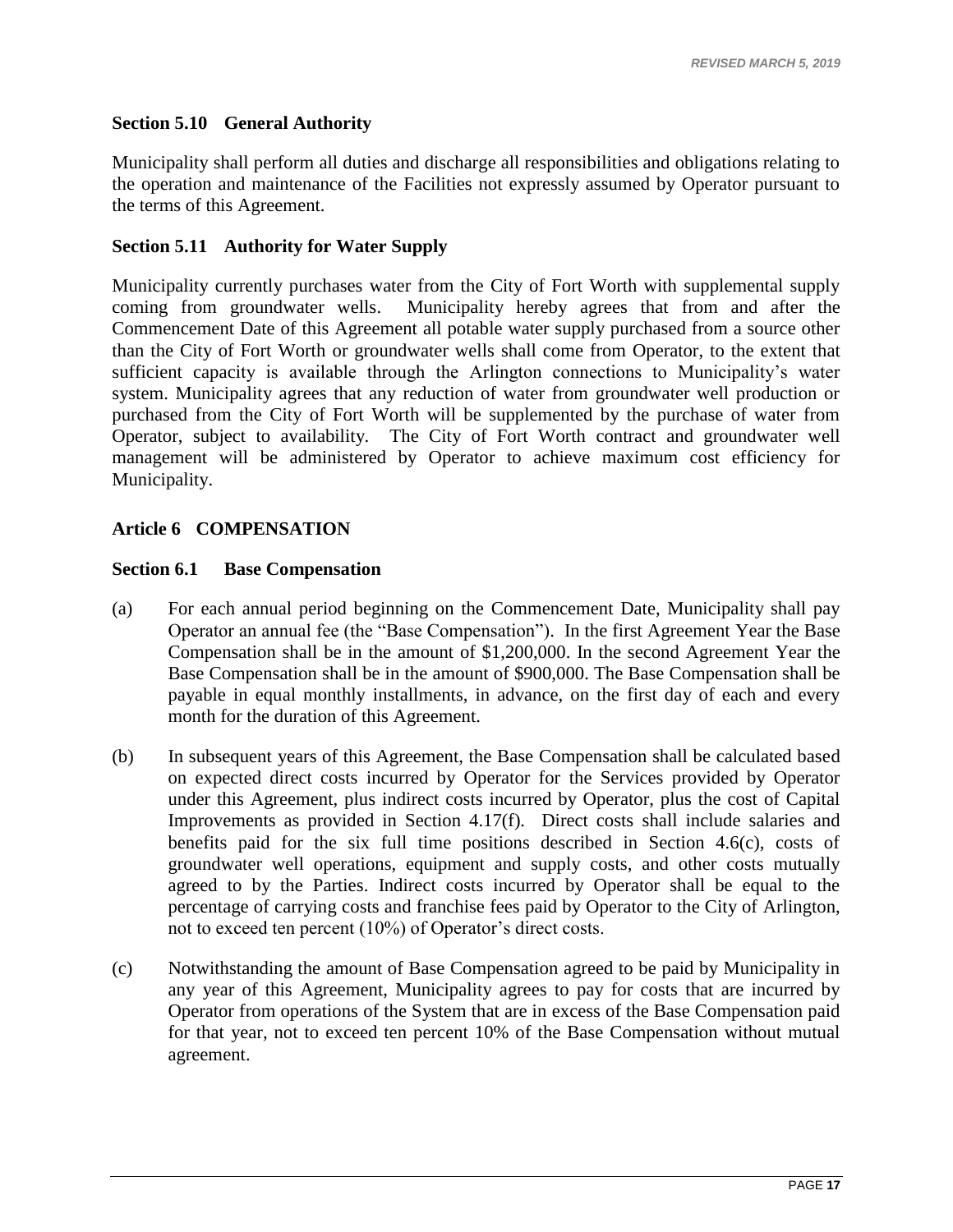(d) The Base Compensation and the amount of Capital Improvements included in the Base Compensation shall be determined by mutual agreement on each renewal of this Agreement described in Section 7.1(b). If agreement on adjusted Base Compensation and adjusted amount of Capital Improvements included in the Base Compensation cannot be reached by six (6) months prior to the expiration of the then current term, either Party may give notice of the intent to allow the agreement to expire at the end of the current term.

### <span id="page-20-0"></span>**Section 6.2 Annual Repair and Maintenance Limit**

Operator will track non-routine repairs and maintenance costs incurred each year against the Annual Repair and Maintenance Limit. If, at any point during the Agreement Year, the amount of non-routine repairs and maintenance costs incurred to that point exceed the Annual Repair and Maintenance Limit, Operator will invoice Municipality for the excess costs in accordance with Section 6.3 and will continue to invoice any additional excess costs on a monthly basis thereafter.

### <span id="page-20-1"></span>**Section 6.3 Additional Services**

Except in connection with an Emergency or Shutdown, the Parties shall agree upon a price for any Additional Services to be provided by Operator prior to the delivery of such Additional Services. Municipality shall pay Operator at the agreed price for any Additional Services within forty-five (45) days of receipt of Operator's invoices for such Additional Services, pursuant to the Texas Prompt Payment Act. By way of example, the following items are considered to be Additional Services:

- (a) Expenses resulting from a change in the scope of Services or physical change(s) to the Facilities in accordance with Section 6.4;
- (b) Expenses resulting from a Change of Law in accordance with Section 6.4;
- (c) All repairs necessitated by the occurrence of a disabling event qualifying under the definition of Force Majeure or Shutdown hereunder;
- (d) Special, additional or extraordinary expenses incurred by Operator in providing an emergency response following the occurrence of a disabling event qualifying under the definition of Force Majeure or Shutdown hereunder;
- (e) Water or sewage use fees associated with and/or equated to domestic water usage and/or wastewater discharge including all sewer service charges and volume charges levied under the Sewer Use Ordinance;
- (f) Expenses related to municipal or private surveillance and alarm monitoring by third party vendors;
- (g) Fire protection;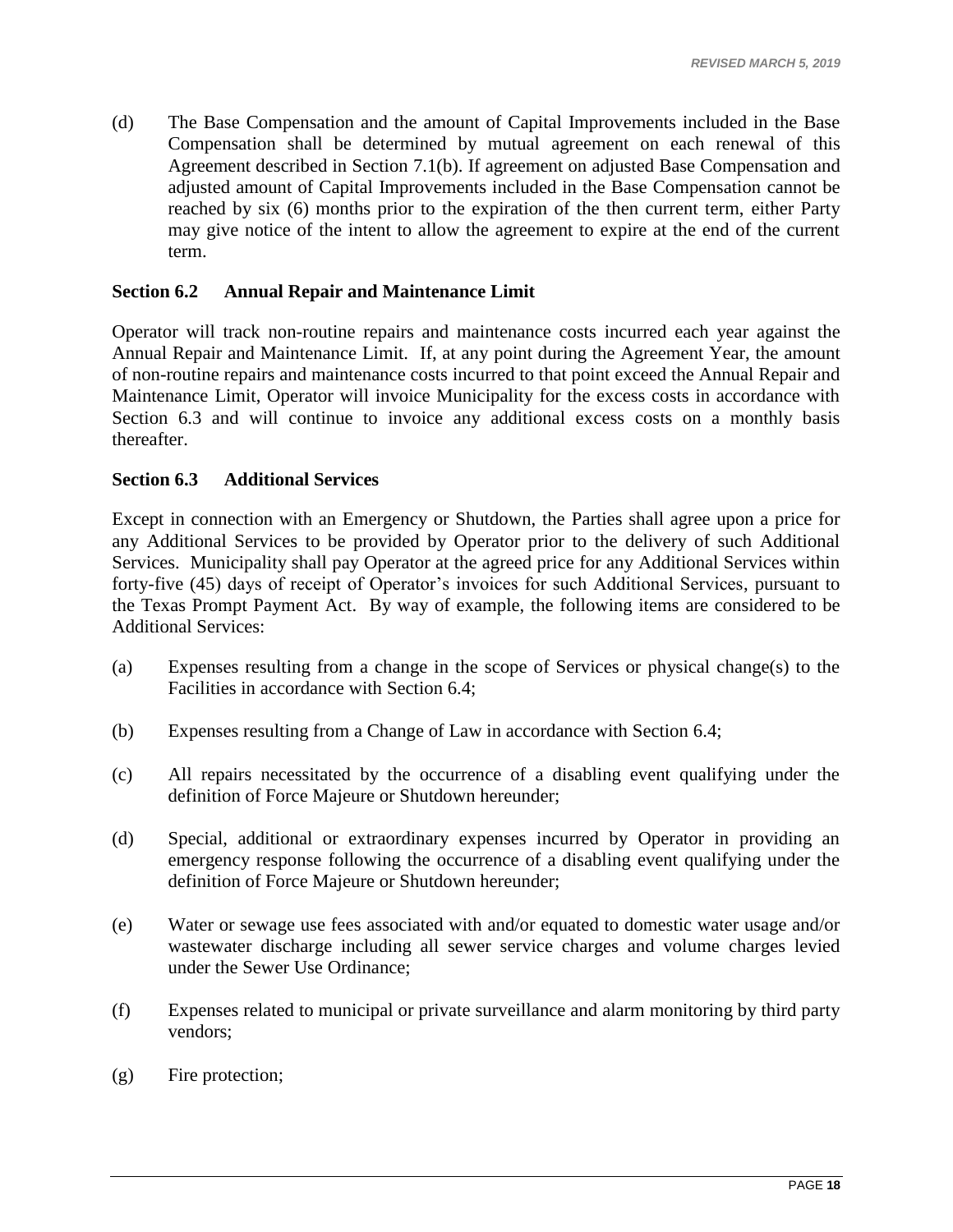- (h) Professional engineering fees;
- (i) All costs attributable to the consumption of electric power at rates above the Baseline Power Rate(s) (as adjusted in the manner set forth in the definition of such term);
- (j) Capital Improvements approved by Municipality in excess of the Capital Improvements included in Base Compensation, unless agreed to otherwise by the Parties;
- (k) Taxes as provided in Section 6.5 below;
- (l) All expenses necessitated by the repair and/or replacement of equipment or structure damages by Parties unrelated to and not under the supervision of Operator;
- (m) Any and all non-routine repairs and maintenance costs in excess of the Annual Repair and Maintenance Limit; and
- (n) Any cost for each and every other obligation assumed by Municipality pursuant to this Agreement, even if not specifically delineated in Section 6.3.

# <span id="page-21-0"></span>**Section 6.4 Change in Scope**

In the event of a change in scope or Change of Law which results in the necessity for either an increase or decrease of ten percent (10%) or more in Operator's cost of providing the Services hereunder, one Party may provide notice to the other Party in accordance with Section 10.9 and the Parties shall negotiate in good faith to adjust the Base Compensation to account for such change in Operator's costs. If the Parties are unable to reach a negotiated agreement within thirty (30) days of the date of notice, then this Agreement may be terminated upon a six month notice by either Party.

# <span id="page-21-1"></span>**Section 6.5 Taxes**

If any, Municipality shall pay all property, ad valorem, franchise, sales, use, excise, gross receipts, transaction privilege or other taxes associated with the Services and the ownership, operation and maintenance of the Facilities, other than taxes imposed on Operator's net income or payroll. Municipality shall pay directly or reimburse Operator for any such taxes that Operator may be required to pay under Applicable Law, including without limitation, any and all sales, use, gross receipts and/or transaction privilege taxes due in connection with or as a result of Operator's purchase, consumption, or use, in performing the Services hereunder, of tangible personal property and/or subcontracted services.

# <span id="page-21-2"></span>**Section 6.6 Accrual of Interest on Late Payments**

Any and all late payments due to either Party from the other Party shall accrue interest at the rate set by the Texas Prompt Payment Act, from the original due date and until payment is received.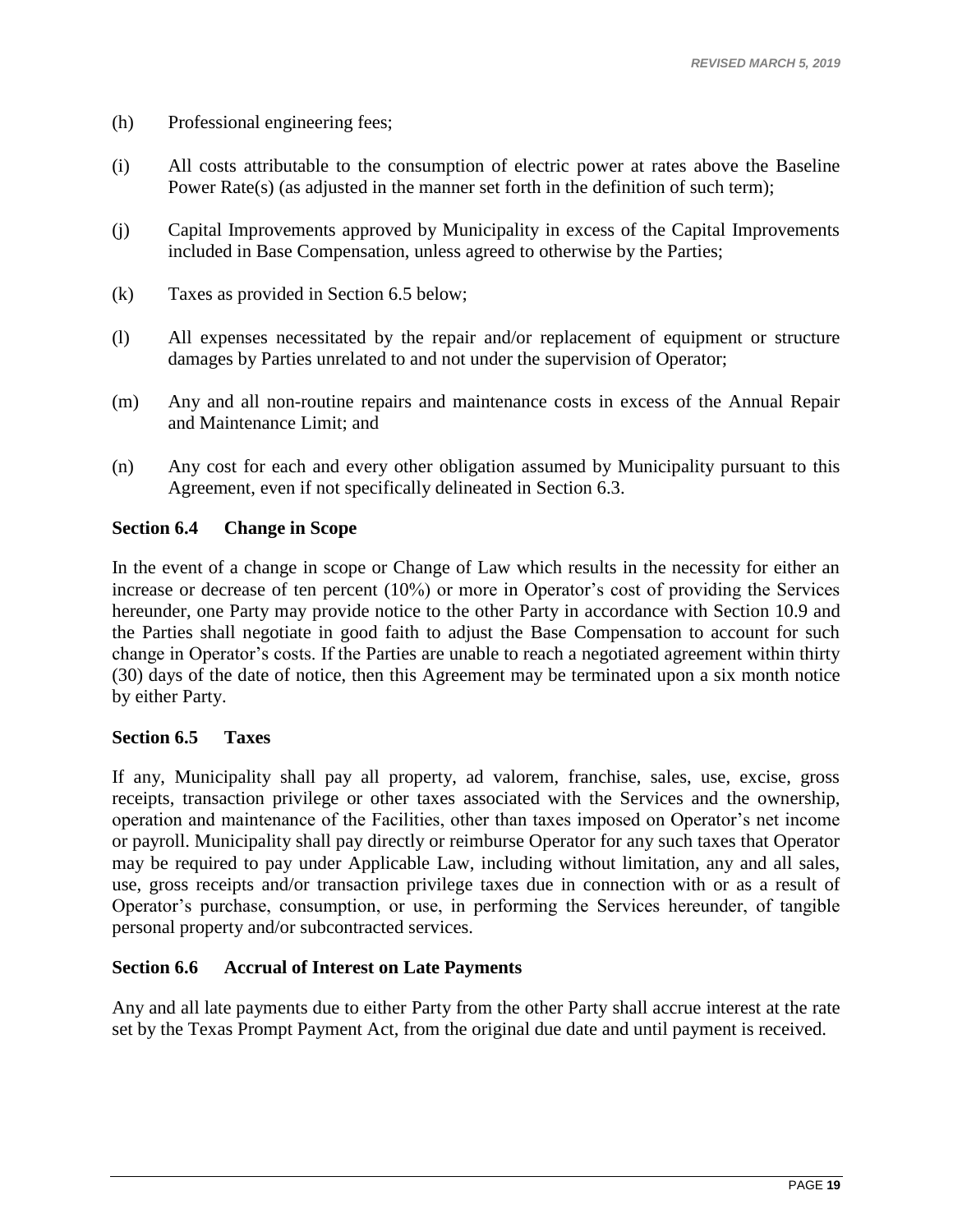# <span id="page-22-0"></span>**Article 7 TERM AND TERMINATION**

# <span id="page-22-1"></span>**Section 7.1 Term**

- (a) This Agreement shall remain in full force and effect for five (5) years from the Commencement Date unless terminated for cause as provided in [Section 7.2](#page-22-2) below.
- (b) Thereafter, this Agreement shall be automatically renewed for successive five (5) year periods unless cancelled in writing by either Party at least six (6) months prior to the expiration of the then current term or unless agreement on adjusted Base Compensation and adjusted amount of Capital Improvements included in the Base Compensation cannot be reached, as described in Section 6.1. Modifications to the Base Compensation shall be made pursuant to [Section 6.1](#page-19-3) of this Agreement. During the six (6) month cancellation period, Operator will train Municipality in the operation of the system.

#### <span id="page-22-2"></span>**Section 7.2 Termination**

- (a) The failure of either Party to comply with any of the material terms of this Agreement shall constitute a default. Upon default by one Party, the other Party shall send written Notice of Termination. Such notice shall clearly specify the nature of the default and provide the defaulting Party forty-five (45) days to cure the default. If the default is capable of being cured within forty-five (45) days but is not cured within forty-five (45) days, this Agreement shall terminate at midnight of the forty-fifth (45th) day following receipt of the Notice. In the case of default that cannot be cured within forty-five (45) days, this Agreement shall not terminate so long as the defaulting Party has given written notice of the extension to the other Party and the defaulting Party has commenced and is diligently pursuing a cure. Evidence of such cure and its diligent pursuit shall be provided from the Party determined to be in default to the satisfaction of the other Party.
- (b) In the event of the termination of this Agreement under paragraph (a) of this Section, Municipality shall pay Operator for the Services provided and invoiced by Operator up to the effective date of termination plus the unamortized balance of Capital Improvements that are financed or paid for by Operator as reflected on Operator's financial statements. Payment shall be made within forty-five (45) days of the date of termination.
- (c) In the event of termination of this Agreement under paragraph (a) of this Section, Operator will train Municipality in the operation of the system for a six-month period. Operator will be compensated at the previous year's monthly rate during this six-month period.

# <span id="page-22-3"></span>**Article 8 RISK MANAGEMENT**

# <span id="page-22-4"></span>**Section 8.1 Operator's Insurance**

(a) Operator shall provide and maintain the following levels of insurance or risk pool coverage at all times during the term of this Agreement: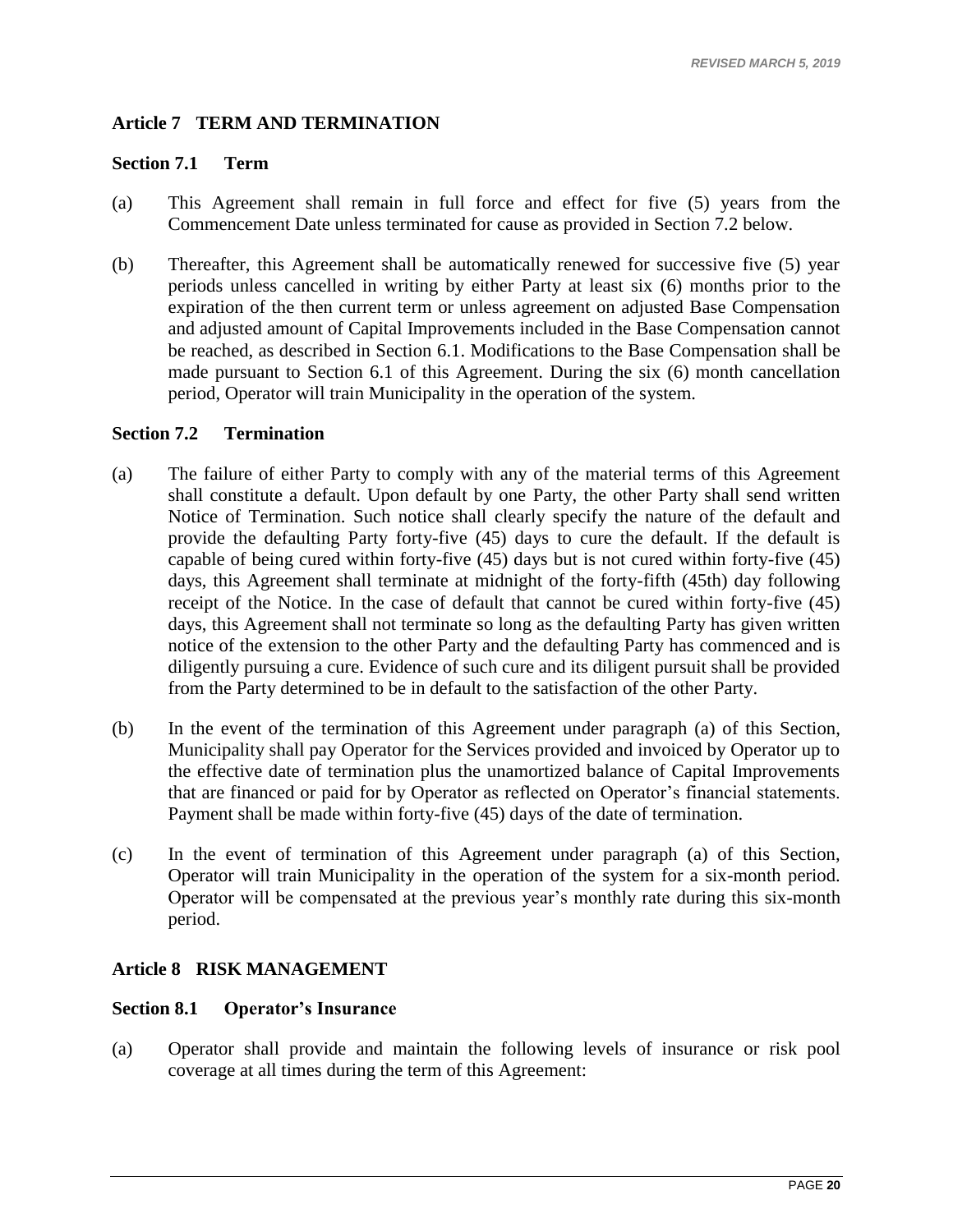- (i) Commercial General Liability Insurance, including contractual liability, with a limit of one million dollars (\$1,000,000) per occurrence and two million dollars (\$2,000,000) aggregate; and
- (ii) Workers Compensation Insurance in compliance with the statutes of the State of Texas for Operator's employees engaged in the performance of Services hereunder, to the required statutory amount; and
- (iii) Automobile Liability Insurance with a combined single limit in the amount of one million dollars (\$1,000,000).
- (b) Operator will furnish Municipality with certificates of insurance which evidence that policies providing the required coverage and limits are in full force and effect. Operator agrees to provide Municipality with thirty (30) days' notice prior to cancellation of any policy hereunder.

# <span id="page-23-0"></span>**Section 8.2 Municipality Insurance**

Municipality will maintain all risk property insurance for the full replacement value of the Facilities, including coverage for flood and losses resulting from certified and non-certified acts of terrorism.

# **Section 8.3 Pending Claims against Municipality**

Operator is not acquiring any claims pending against Municipality, including but not limited to lawsuits, administrative actions, complaints or investigations.

# <span id="page-23-1"></span>**Article 9 DISPUTE RESOLUTION**

# <span id="page-23-2"></span>**Section 9.1 Applicability**

To affect a timely and efficient resolution of disputes that may arise during the term of this Agreement, the Parties hereto agree that all claims, controversies and disputes, shall be resolved pursuant to [Section 9.2.](#page-23-3)

# <span id="page-23-3"></span>**Section 9.2 Disputes**

Each Party agrees that prior to filing a lawsuit or an administrative complaint with a regulatory agency on an issue related to the terms of this Agreement or otherwise related to water supply in lieu of this Agreement, the Party will submit the dispute to non-binding mediation. This provision survives termination of this Agreement.

# <span id="page-23-4"></span>**Section 9.3 Covenant to Continue Work**

During resolution of any dispute under this Article, Operator and Municipality shall each continue to perform all of their respective obligations under this Agreement without interruption or delay.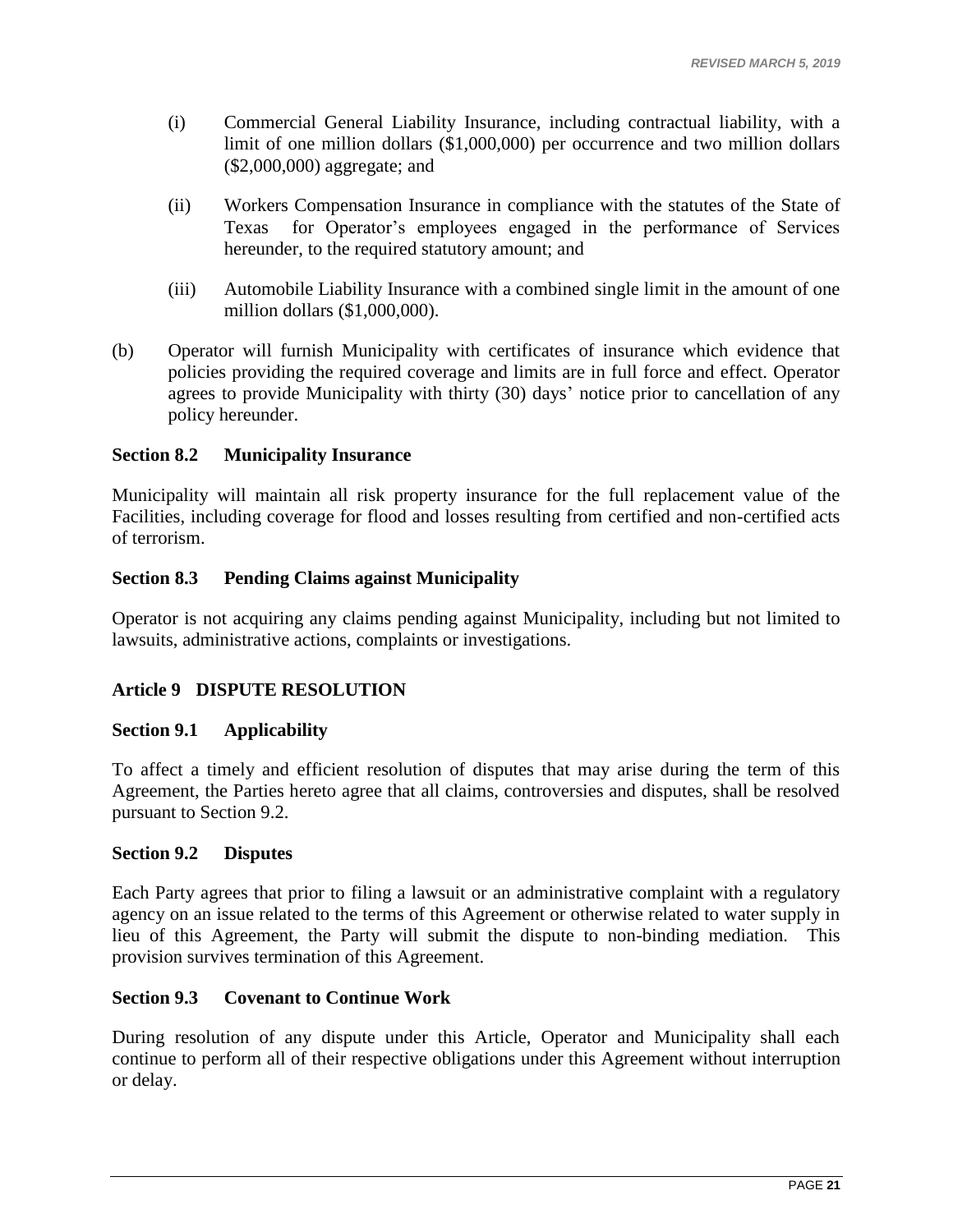### <span id="page-24-0"></span>**Article 10 MISCELLANEOUS**

### <span id="page-24-1"></span>**Section 10.1 Municipality's and Operator's Representatives**

On or before the Commencement Date, Municipality and Operator shall each designate one or more authorized representatives (each an "Authorized Representative") to administer this Agreement. Either Party to this Agreement shall provide written notice to the other Party of any change to the Authorized Representatives no less than fifteen (15) days prior to said change.

#### <span id="page-24-2"></span>**Section 10.2 Relationship**

The relationship of Operator to Municipality is that of independent contractor for all purposes under this Agreement, including for the purposes of applicable wage, tax, fringe benefit and workers compensation laws. This Agreement is not intended to create, and shall not be construed as creating, between Operator and Municipality, the relationship of principal and agent, joint venturers, co-partners or any other similar relationship, the existence of which is hereby expressly denied.

#### <span id="page-24-3"></span>**Section 10.3 Construction**

In construing this Agreement, the following principles shall be followed: (i) no consideration shall be given to the captions of the articles, sections, paragraphs or clauses, which are inserted for convenience in locating the provisions of this Agreement and not as an aid in construction; (ii) no consideration shall be given to the fact or presumption that any of the Parties had a greater or lesser hand in drafting this Agreement; (iii) examples shall not be construed to limit, expressly or by implication, the matter they illustrate; (iv) the word "includes" and its syntactic variants mean "includes, but is not limited to" and corresponding syntactic variant expressions; (v) the plural shall be deemed to include the singular, and vice versa; (vi) each gender shall be deemed to include the other genders; (vii) each exhibit, appendix, attachment and schedule to this Agreement is a part of this Agreement; and (viii) any reference herein or in any schedule hereto to any agreements entered into prior to the date hereof shall include any amendments or supplements made thereto.

#### <span id="page-24-4"></span>**Section 10.4 Entire Agreement; Amendments**

This Agreement contains the entire agreement between Municipality and Operator pertaining to the operation and maintenance of Municipality's Facilities and supersedes all prior or contemporaneous communications, representations, understandings or agreements. This Agreement may be modified only by a written amendment signed by both Parties.

#### <span id="page-24-5"></span>**Section 10.5 Waiver**

The failure on the part of either Party to enforce its rights as to any provision of this Agreement shall not be construed as a waiver of its rights to enforce such provisions in the future.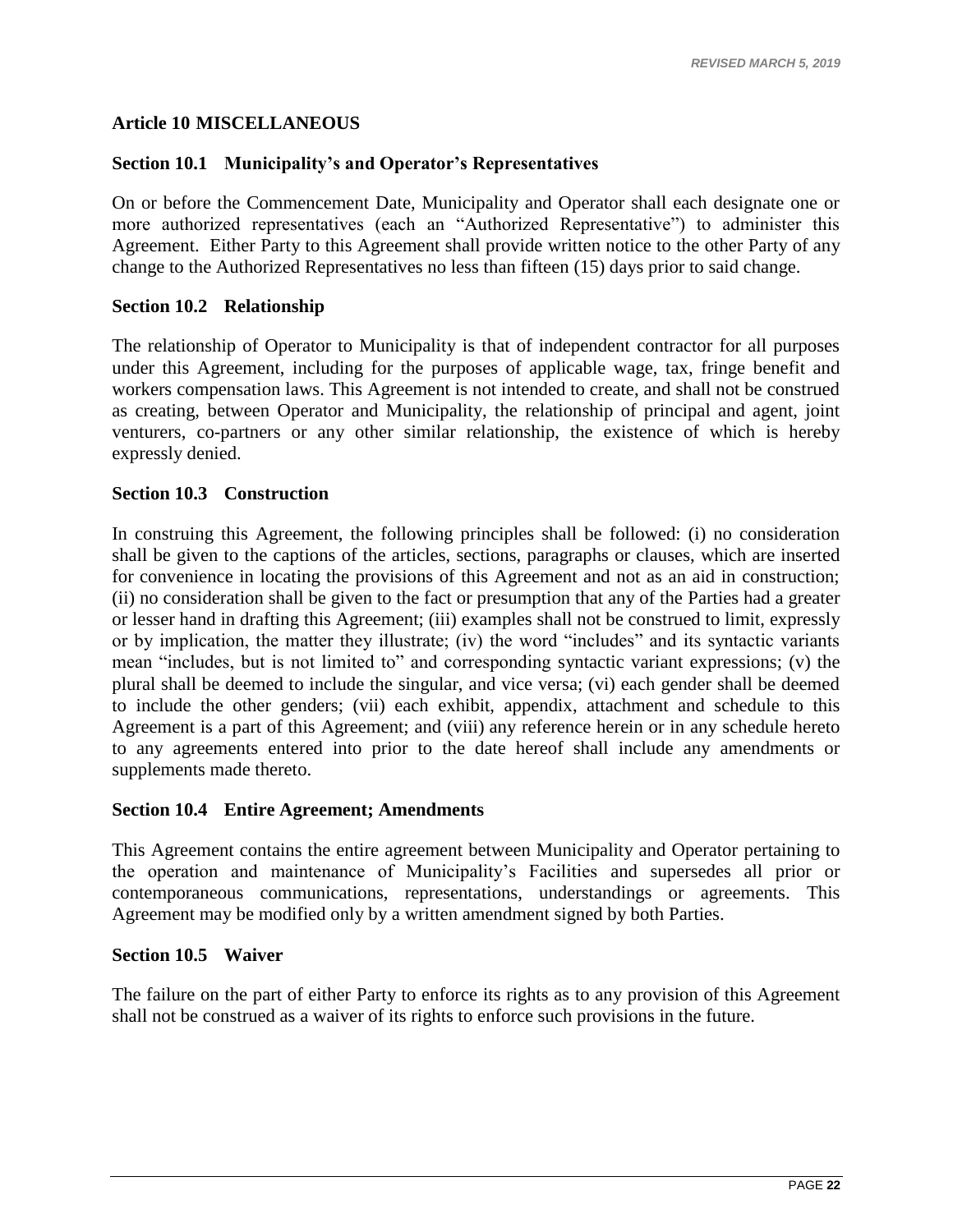#### <span id="page-25-0"></span>**Section 10.6 Assignment**

This Agreement shall be binding upon the successors and assigns of each of the Parties, but neither party shall assign this Agreement without the prior written consent of the other Party, which consent shall not be unreasonably withheld. Municipality may assign this Agreement to a new owner of the Facilities if Municipality sells the Facilities, provided, however, that such assignee expressly and in writing assumes all obligations of Municipality under this Agreement. Nothing contained in this [Section 10.6](#page-25-0) shall be construed to release either Party for the acts performed by such Party prior to assignment in the event of an assignment of either Party's interest.

#### <span id="page-25-1"></span>**Section 10.7 Force Majeure**

A Party's performance of any obligation under this Agreement shall be excused if, and to the extent that, the Party is unable to perform because of any event of Force Majeure. In any such event, the Party unable to perform shall be required to resume performance of its obligations under this Agreement upon the termination of the event or cause that excused performance hereunder.

#### <span id="page-25-2"></span>**Section 10.8 Governing Law and Venue**

The Agreement shall be governed by and construed in accordance with the laws of the State of Texas. The Parties agree that the venue of any action arising from this Agreement shall be in the appropriate State court having competent jurisdiction located in the judicial district in which Operator is located.

#### <span id="page-25-3"></span>**Section 10.9 Notices**

Except as provided below, all notices will be in writing and shall be deemed given when mailed by first class mail or delivered in person. Notices required to be given to Operator will be addressed to:

City Manager City of Arlington 101 W Abram St Arlington, Texas 76010 With a copy to:

Arturo D. Rodriguez, Jr. Russell Rodriguez Hyde Bullock, L.L.P. 1633 Williams Drive Building 2, Suite 200 Georgetown, Texas 78628 Phone: (512) 930-1317 Fax: (866) 929-1641 Email: arodriguez@txlocalgovlaw.com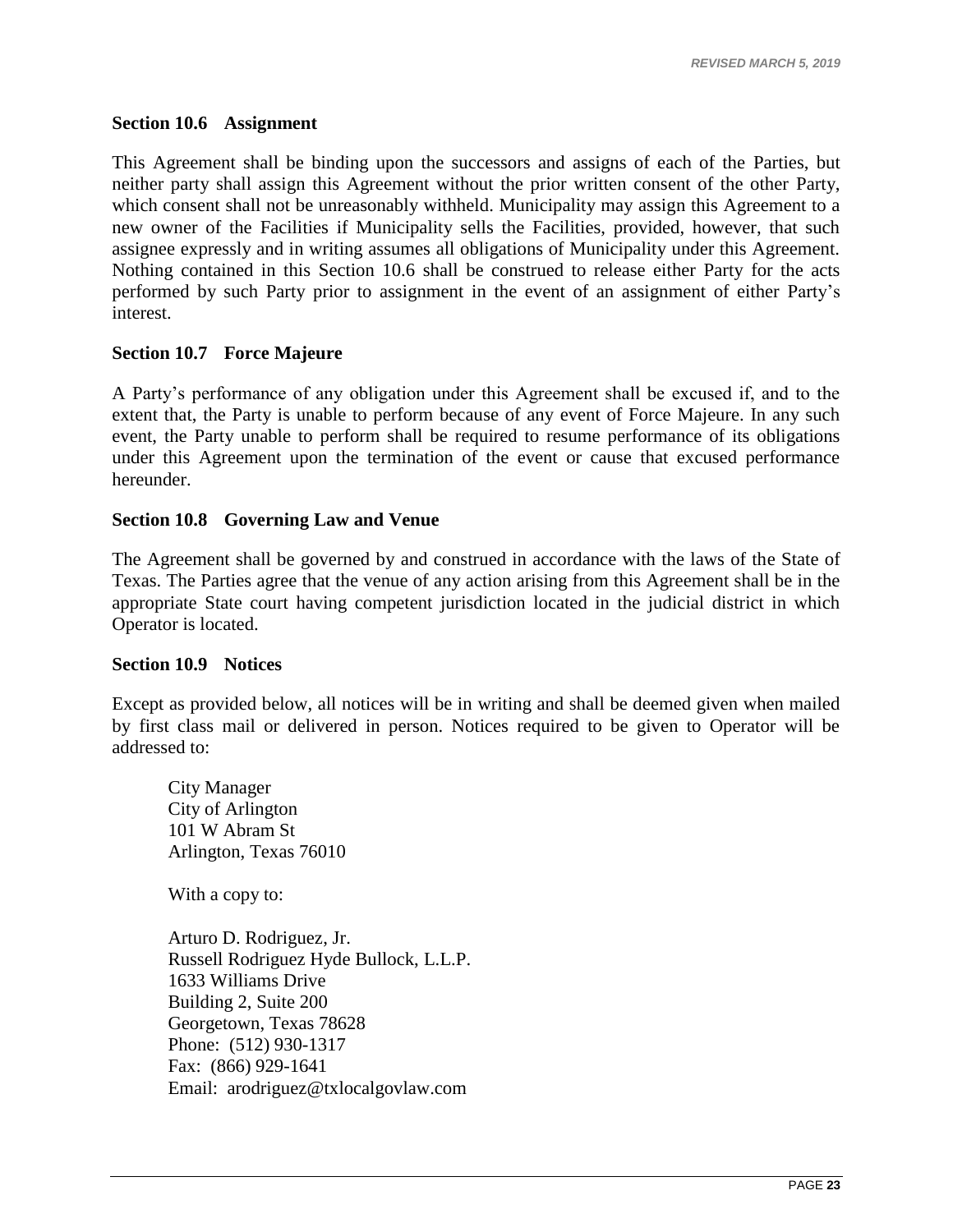Notices required to be given to Municipality will be addressed to:

City Manager City of Kennedale 405 Municipal Drive Kennedale, Texas 76060

With a copy to:

Wayne Olson Taylor, Olson, Adkins, Sralla, Elam, LLP 6000 Western Place, Suite 200 Fort Worth, Texas 76107 Phone: 817-332-2580 Email: wolson@toase.com

Notices of Emergency repairs as provided in Section 4.5(b) and responses thereto may be given via email to the following address:

[arodriguez@txlocalgovlaw.com](mailto:arodriguez@txlocalgovlaw.com) gcampbell@cityofkennedale.com

Further, notices and communications of a routine nature (e.g. day-to-day interaction between employees of Operator and Municipality, including responses to questions) may be sent via email to the appropriate person.

#### <span id="page-26-0"></span>**Section 10.10 Severability**

Should any part of this Agreement for any reason be declared invalid or void, such declaration will not affect the remaining parts of this Agreement, which will remain in full force and effect as if this Agreement had been executed with the invalid portion eliminated.

#### <span id="page-26-1"></span>**Section 10.11 Counterparts**

This Agreement may be executed in more than one counterpart, each of which shall be deemed an original.

#### <span id="page-26-2"></span>**Section 10.12 Modification of Agreement**

No change in or modification, termination or discharge of this Agreement, in any form whatsoever, shall be valid or enforceable unless it is in writing and signed by the Party to be charged therewith or its duly Authorized Representative, provided, however, that any change in or modification, termination or discharge of this Agreement expressly provided for in this Agreement shall be effective as so provided.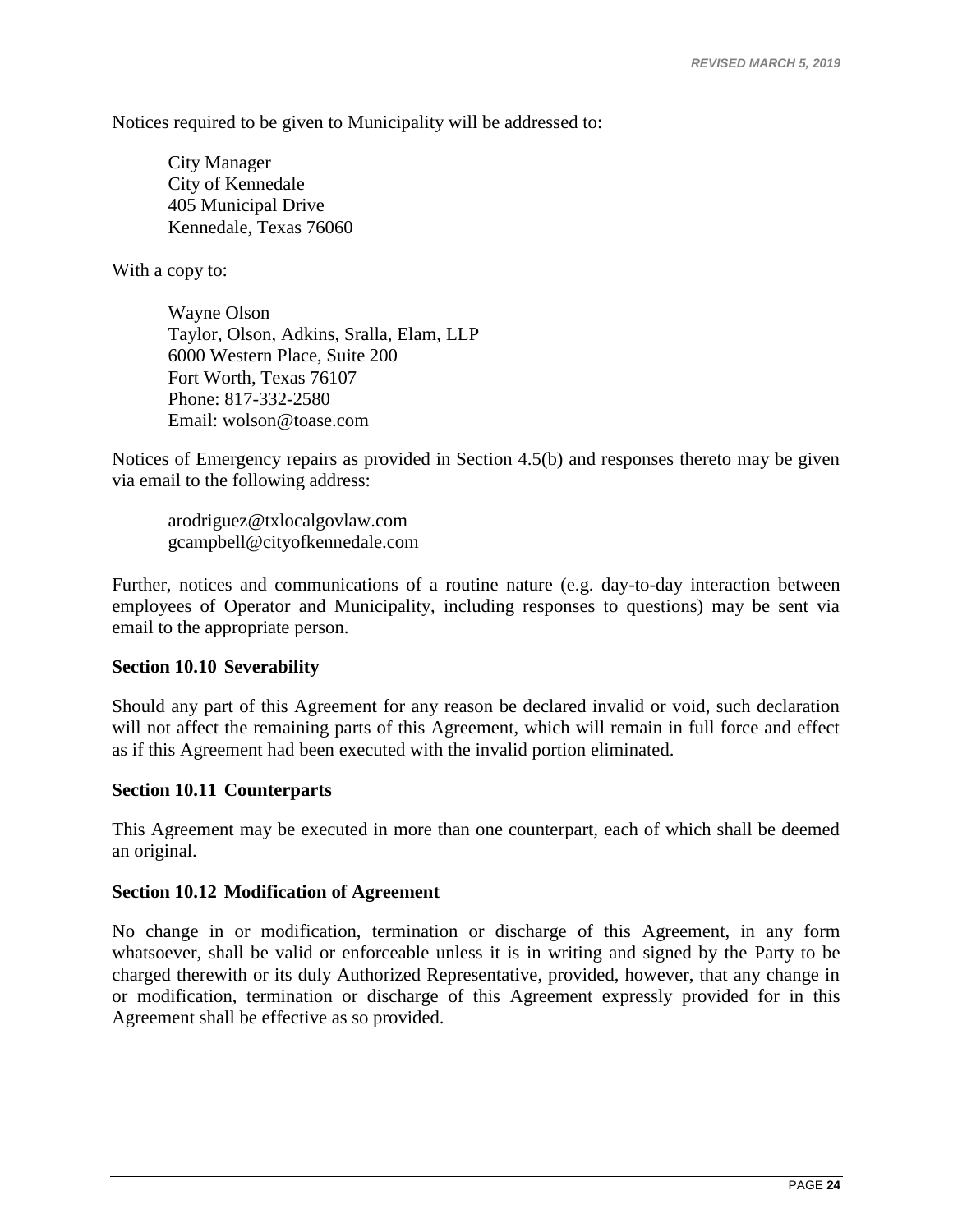#### <span id="page-27-0"></span>**Section 10.13 Survival**

Termination or expiration of this Agreement shall not release either Party from any liabilities or obligations set forth in this Agreement which (i) the Parties have expressly agreed shall survive any such termination or expiration; or (ii) remain to be performed or by their nature would be intended to be applicable following such termination or expiration.

**IN WITNESS WHEREOF**, the Parties have duly executed this Agreement effective as of the date first set forth above.

| <b>MUNICIPALITY:</b>                                                                        |  |
|---------------------------------------------------------------------------------------------|--|
| By: $\overline{\phantom{a}}$                                                                |  |
|                                                                                             |  |
| <b>OPERATOR:</b>                                                                            |  |
|                                                                                             |  |
|                                                                                             |  |
| Approved as to form and legal sufficiency this ______ day of _________________, __________. |  |
| By: $\qquad \qquad$                                                                         |  |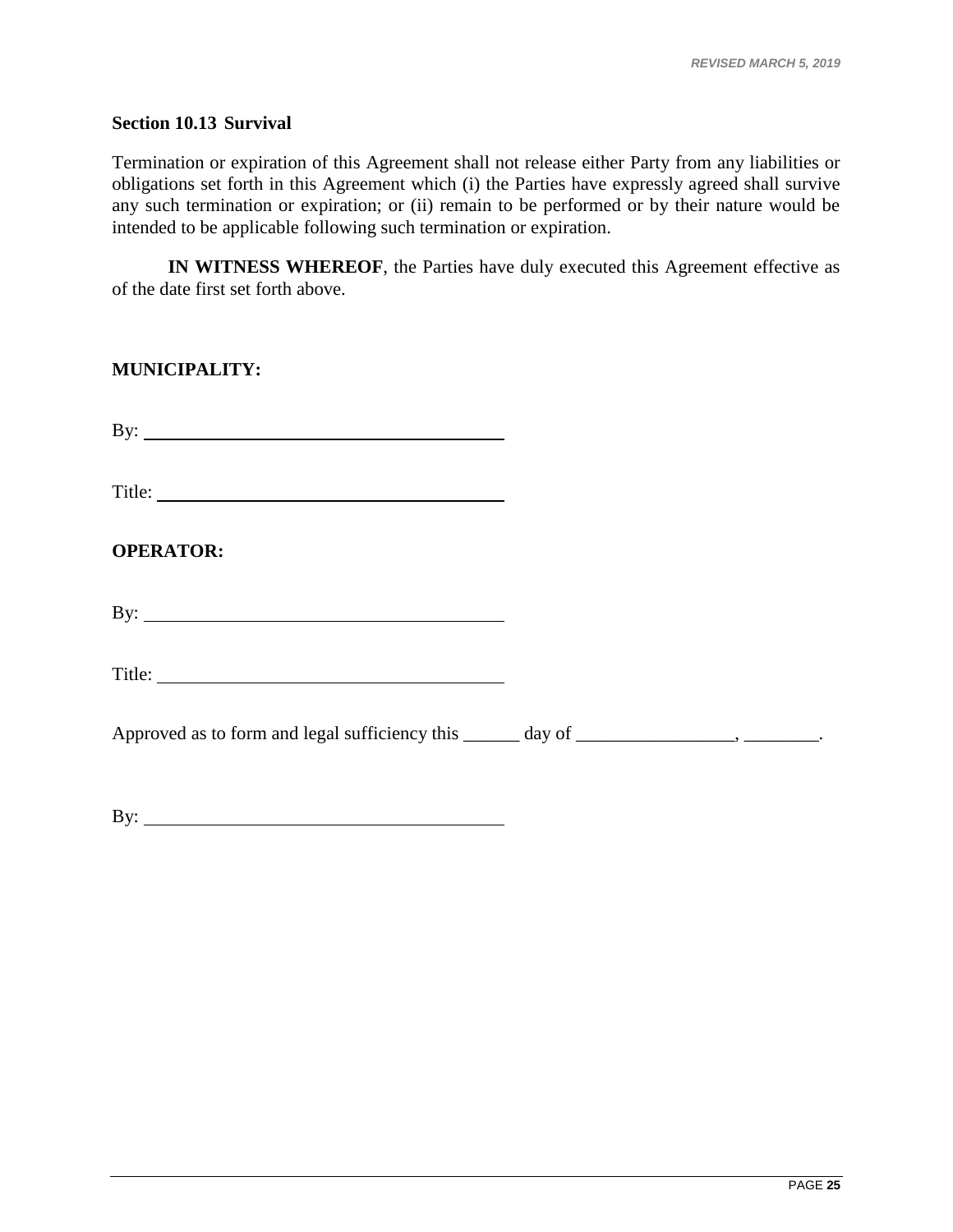$\overline{\phantom{a}}$ 

# **EXHIBIT A EXAMPLES OF NON ROUTINE MAINTENANCE OR REPAIR COST ESCALATORS**

| <b>Examples of Non Routine Maintenance or Repair Cost Escalators</b>                                                                           |                                                                                                                                  |  |  |  |
|------------------------------------------------------------------------------------------------------------------------------------------------|----------------------------------------------------------------------------------------------------------------------------------|--|--|--|
| 1                                                                                                                                              | Rental of large or specialized equipment that is not organic to the AWU equipment inventory that provides service beyond         |  |  |  |
|                                                                                                                                                | our current capabilities such as combination sewer/vacuum truck and track hoes.                                                  |  |  |  |
| 2                                                                                                                                              | Relocation of franchise utility infrastructure in order to facilitate a repair.                                                  |  |  |  |
| з                                                                                                                                              | Bypass pumping to facilitate a sanitary sewer repair to infrastructure.                                                          |  |  |  |
| 4                                                                                                                                              | Discovery and relocation of services when they are incorrectly connect to the main infrastructure (tied in).                     |  |  |  |
|                                                                                                                                                | Contracting temporary water services in order to complete repairs on infrastructure while maintaining services to affected       |  |  |  |
| 5                                                                                                                                              | customers. This will happen if the outage exceeds our current temporary water capability or is of such magnitude or              |  |  |  |
|                                                                                                                                                | emergency that we have to contract out the service.                                                                              |  |  |  |
| 6                                                                                                                                              | Concrete Repair caused by water main blowout.                                                                                    |  |  |  |
| 7                                                                                                                                              | Large diameter valve repair or replacement                                                                                       |  |  |  |
| 8                                                                                                                                              | Contractor caused damage in which the operator or municipality must apply for the subrogation                                    |  |  |  |
| 9                                                                                                                                              | New gateway for AMI metering that will allow signal to reach the outer limits of the system.                                     |  |  |  |
| 10                                                                                                                                             | New Services that require main line extension (extending both water and sewer)                                                   |  |  |  |
| 11                                                                                                                                             | Well pump maintenance and/or replacement                                                                                         |  |  |  |
| 12                                                                                                                                             | Standpipe/tower rehab or failure                                                                                                 |  |  |  |
| 13                                                                                                                                             | Modifications to Municipal Infrastructure to comply with Operator standard details such as angle stop removals which may         |  |  |  |
|                                                                                                                                                | be considered unsafe devices for on-call personnel                                                                               |  |  |  |
| 14                                                                                                                                             | Meter Change out program for meters found to be at the end of their useful life focusing on those models that are faded,         |  |  |  |
|                                                                                                                                                | stopped operating or have exceeded expected life as defined by the original equipment manufacturer.                              |  |  |  |
| 15                                                                                                                                             | Catastrophic failure of water/sewer lines.                                                                                       |  |  |  |
| 16                                                                                                                                             | Sanitary Sewer Overflow resulting in containment through sandbagging in creeks and the re-capture and return of an               |  |  |  |
|                                                                                                                                                | unauthorized discharge to the sanitary sewer system.                                                                             |  |  |  |
| 17                                                                                                                                             | Water/Sewer Repairs near or under retaining walls, railroad tracks or under state highways.                                      |  |  |  |
| 18                                                                                                                                             | Water or Sewer Line Repairs requiring pipe replacement.                                                                          |  |  |  |
| 19                                                                                                                                             | Malfunctioning meter replacements that exceed the Municipality's annual average number of meter replacements at the inception of |  |  |  |
|                                                                                                                                                | the agreement.                                                                                                                   |  |  |  |
|                                                                                                                                                |                                                                                                                                  |  |  |  |
| The task listed in this document represent a sample of non routine maintenance items. It is not intended to signify an exclusive list of items |                                                                                                                                  |  |  |  |
| that may qualify as non routine maintenance.                                                                                                   |                                                                                                                                  |  |  |  |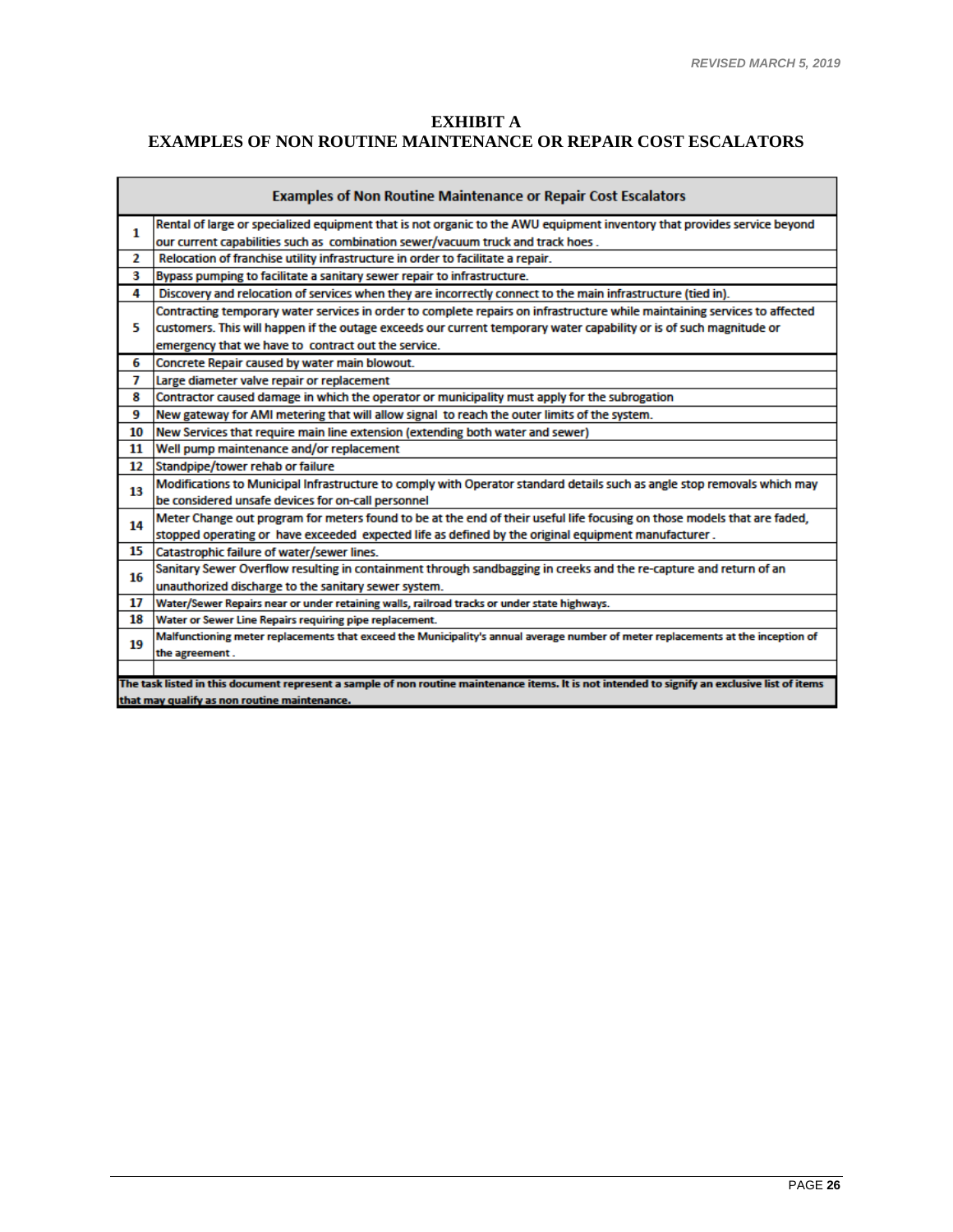#### **EXHIBIT B DESCRIPTION OF FACILITIES**

- I. Water facilities
- II. Wastewater facilities
- III. Other facilities
- IV. Within three months of the Commencement Date of this Agreement, Municipality and Operator shall conduct an inventory of all equipment owned by Municipality and used in the operation of the Facilities. Operator shall provide Municipality with fair market compensation for the purchase of usable equipment.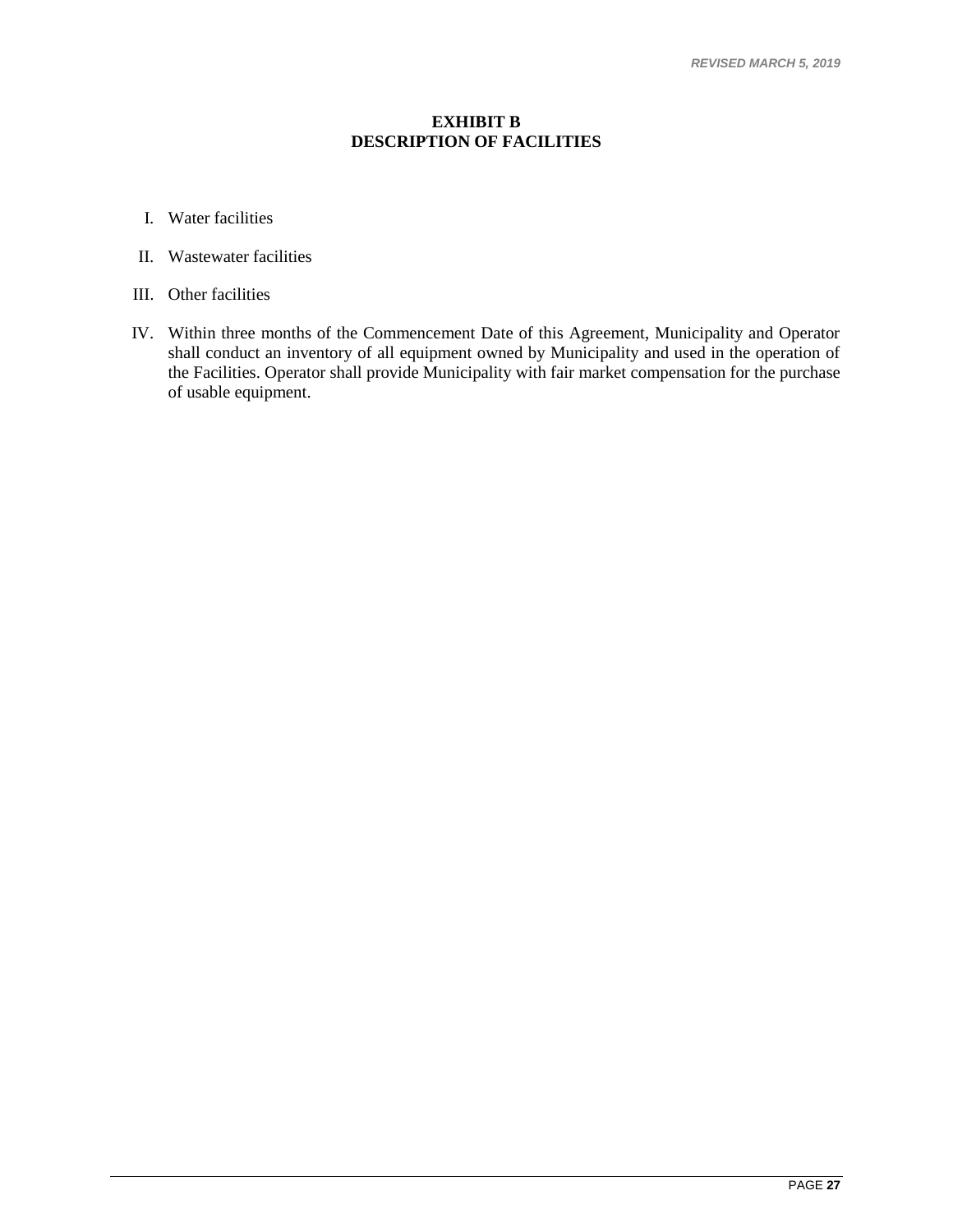#### EXHIBIT C **MUNICIPALITY'S ENVIRONMENTAL PERMITS**

NONE